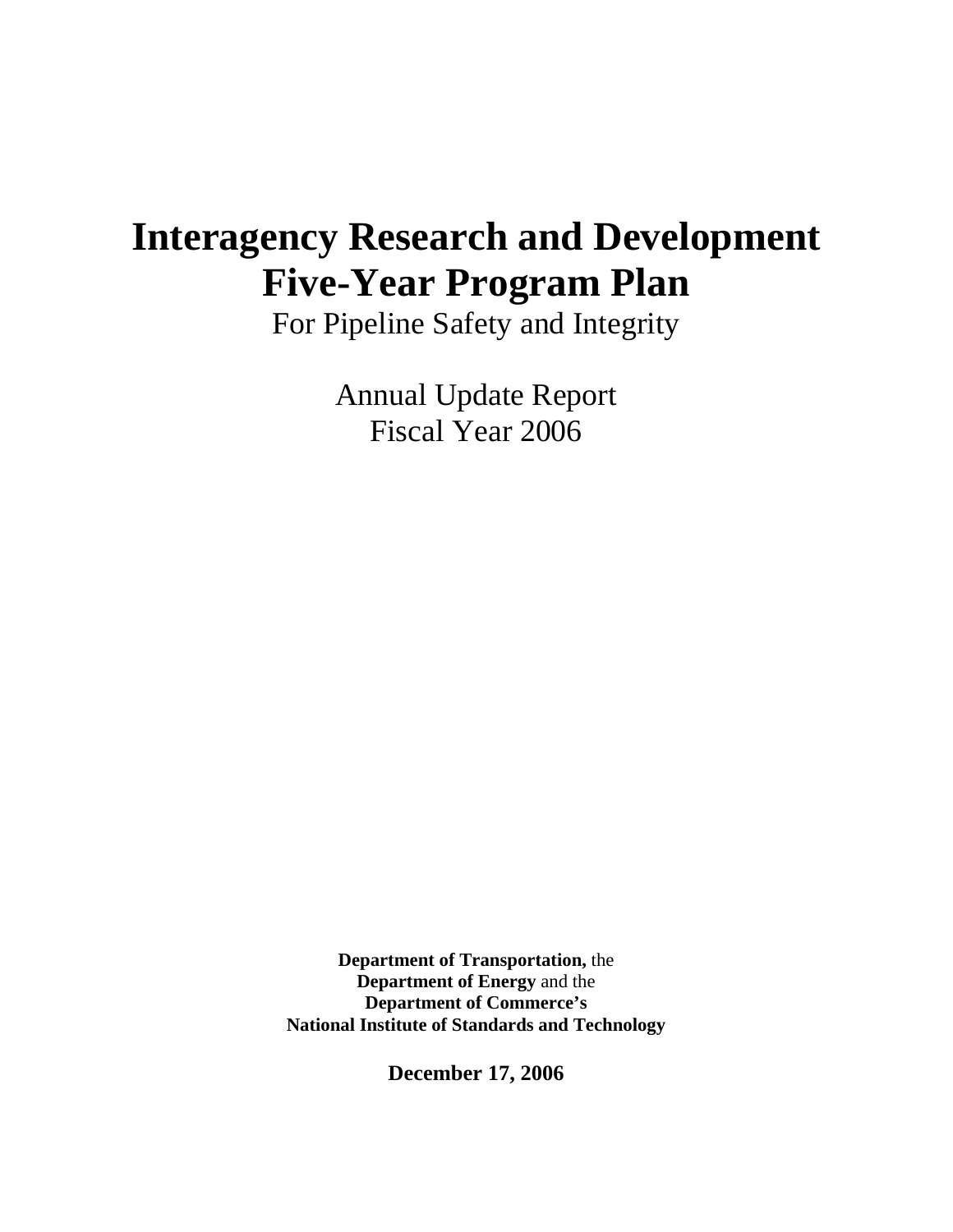# **Table of Contents**

| <b>Executive Summary</b> |                                          | 4  |
|--------------------------|------------------------------------------|----|
| Section 1                | Goal of Interagency R&D Program          | 7  |
| Section 2                | Objectives of Interagency R&D Program    | 7  |
| Section 3                | <b>Management Plan</b>                   | 8  |
| Section 4                | Other Collaborative Initiatives          | 16 |
| Section 5                | Interagency Communication of R&D Results | 19 |
| Section 6                | Security Research & Development          | 19 |
| Section 7                | <b>Collaborative Research</b>            | 20 |
| Appendix                 |                                          | 21 |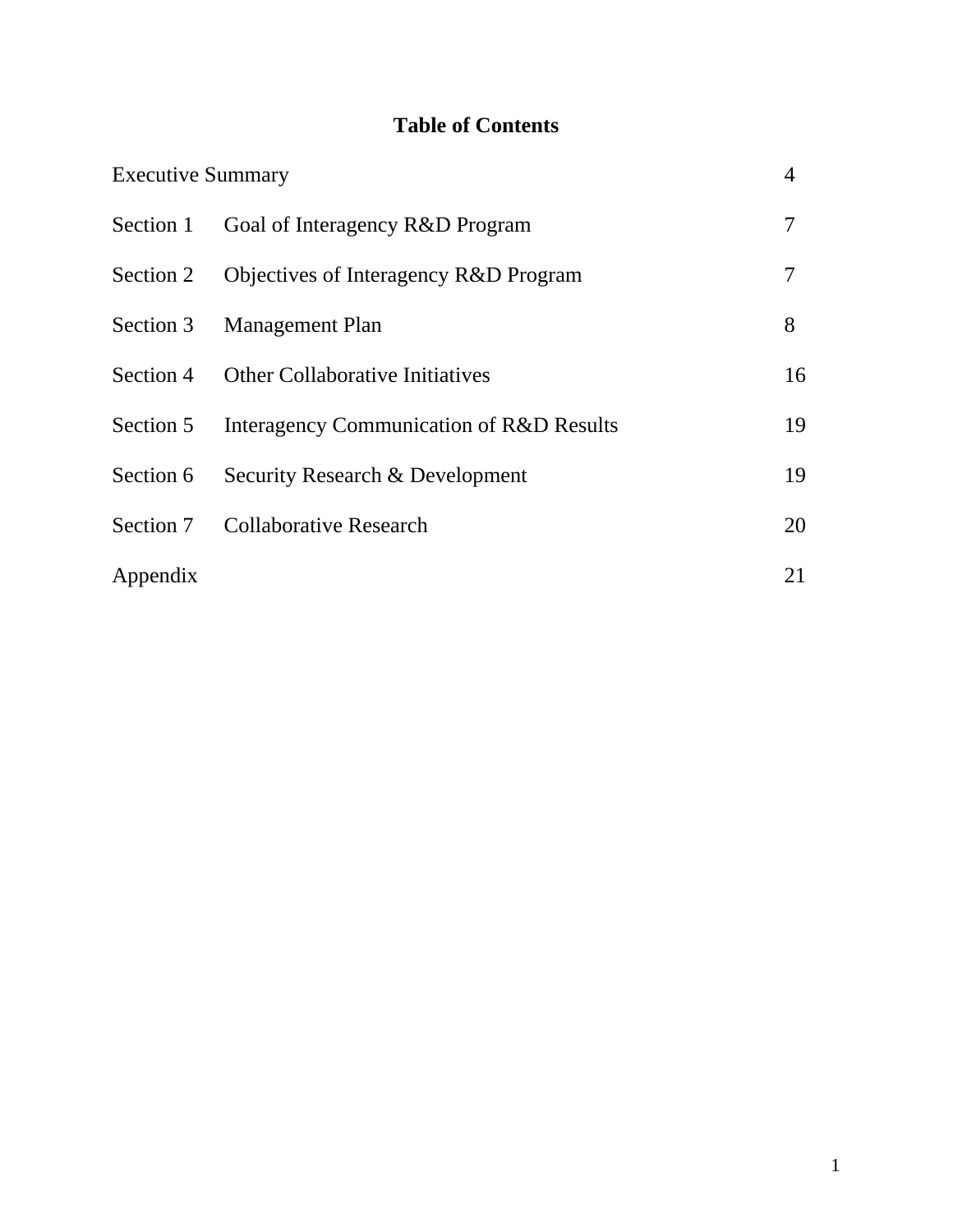# **List of Tables and Figures**

| Table 1. Summary of Planned Lead Agency Responsibilities from<br>PSIA-2002 R&D Program Elements                                                          |     |
|----------------------------------------------------------------------------------------------------------------------------------------------------------|-----|
| Table 2. Hierarchy of R&D Program Measures and Processes<br>Features Flowing from the PHMSA Pipeline Safety R&D<br>Program Mission and R&D Program Goals | 17  |
| Table A.1. Matrix of New Project Awards for FY 2006                                                                                                      | 22. |
| Figure A.1. Systematic Evaluation Process                                                                                                                | 23  |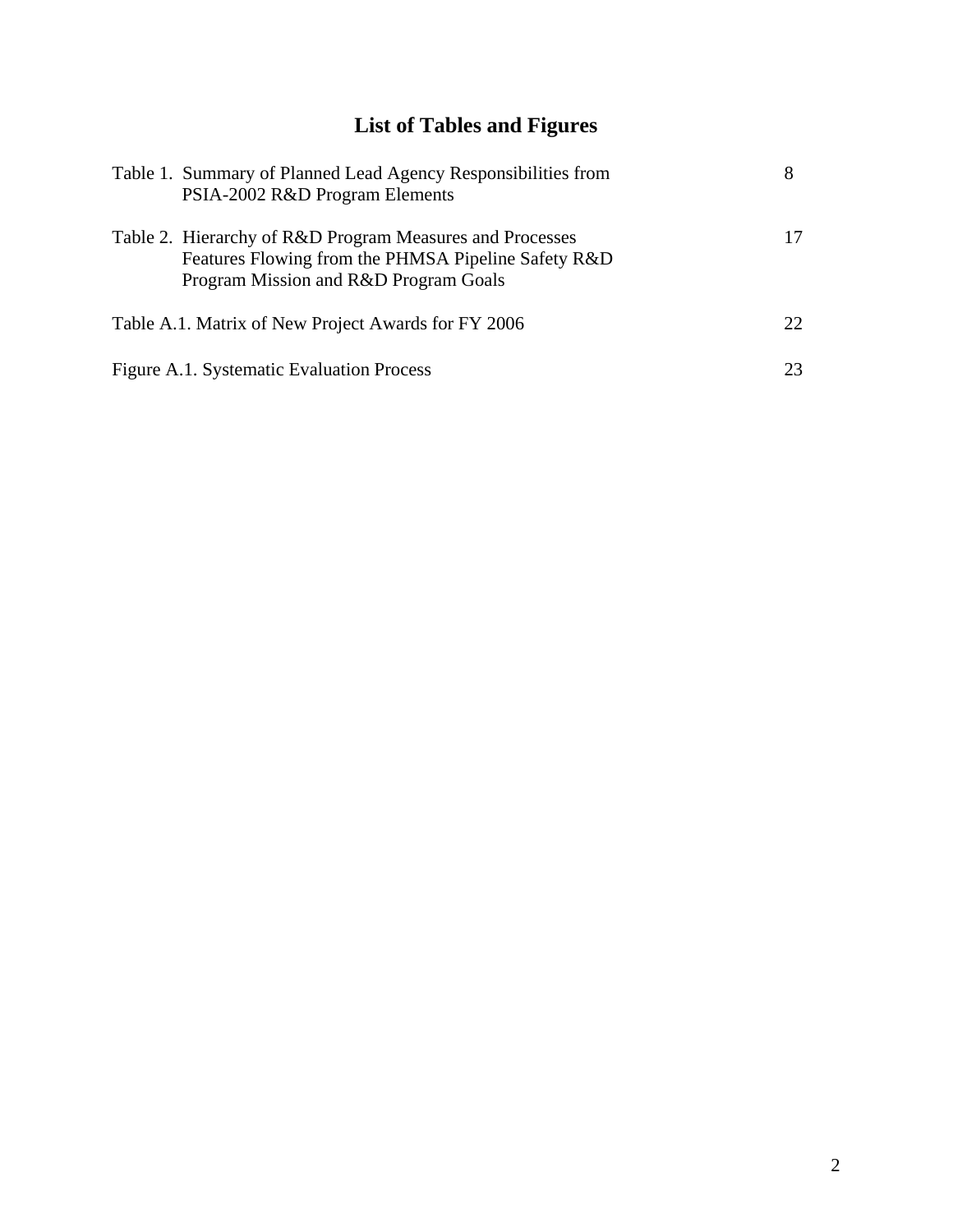# **List of Acronyms**

| <b>PSIA-2002</b> | Pipeline Safety Improvement Act of 2002                        |
|------------------|----------------------------------------------------------------|
| <b>FY</b>        | <b>Fiscal Year</b>                                             |
| R&D              | <b>Research and Development</b>                                |
| <b>DOT</b>       | Department of Transportation                                   |
| <b>PHMSA</b>     | Pipeline and Hazardous Materials Safety Administration         |
| <b>OPS</b>       | <b>Office of Pipeline Safety</b>                               |
| <b>DOE</b>       | Department of Energy                                           |
| <b>NETL</b>      | National Energy Technology Laboratory                          |
| <b>DOC</b>       | <b>Department of Commerce</b>                                  |
| <b>NIST</b>      | National Institute of Standards and Technology                 |
| <b>DOI</b>       | Department of the Interior                                     |
| <b>MMS</b>       | <b>Minerals Management Service</b>                             |
| <b>SBIR</b>      | <b>Small Business and Innovative Research</b>                  |
| <b>MIS</b>       | <b>Management Information System</b>                           |
| <b>COR</b>       | <b>Contracting Officer's Representative</b>                    |
| <b>COTR</b>      | <b>Contracting Officer's Technical Representative</b>          |
| <b>OMB</b>       | Office of Management and Budget                                |
| <b>PSDOCC</b>    | <b>Pipeline Standards Developing Organization Coordination</b> |
|                  | Council                                                        |
| <b>PART</b>      | <b>Performance Assessment Rating Tool</b>                      |
| GAO              | Government Accountability Office                               |
| <b>DHS</b>       | Department of Homeland Security                                |
| <b>TSA</b>       | <b>Transportation Security Administration</b>                  |
| <b>RITA</b>      | Research and Innovative Technology Administration              |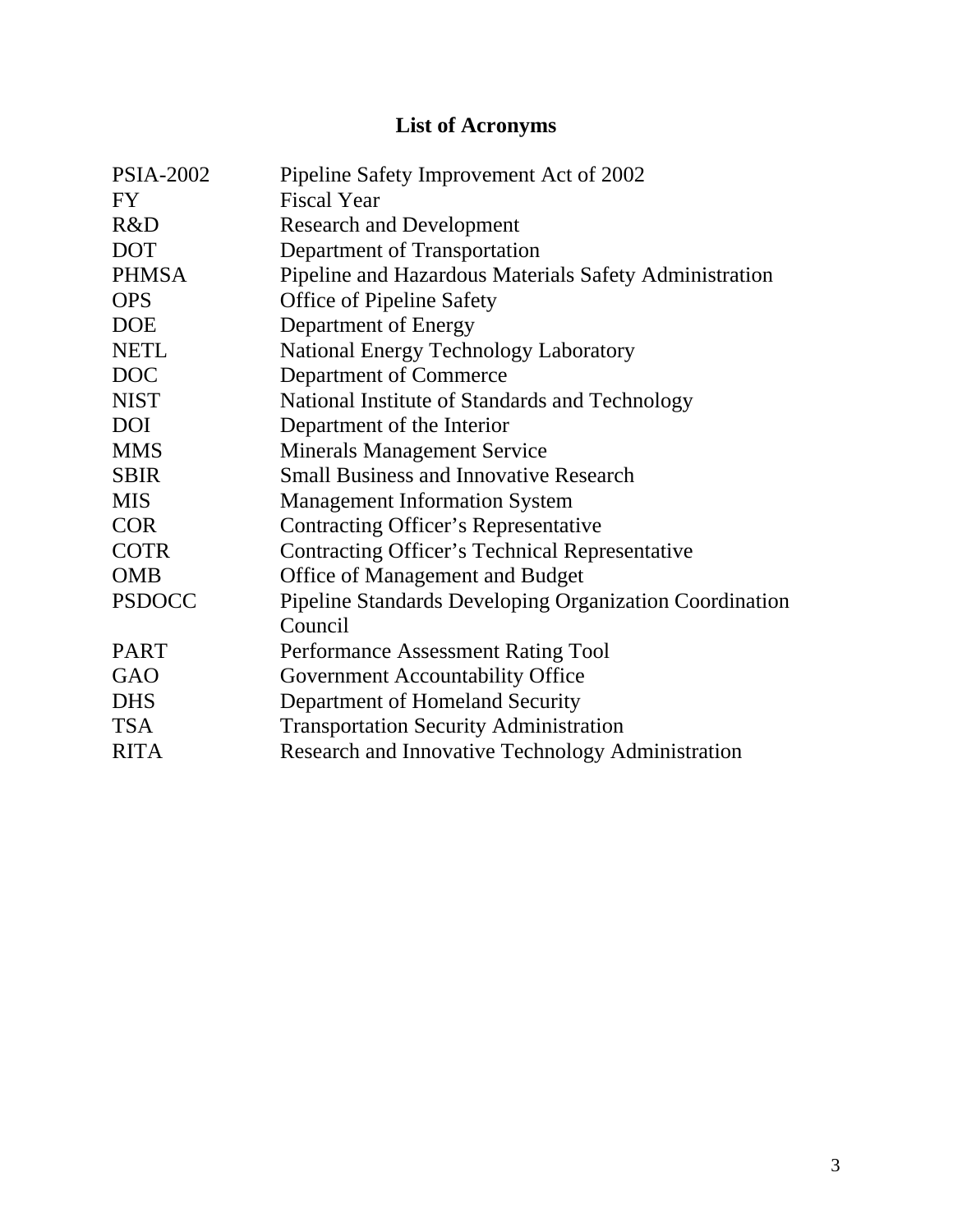# **Interagency Research and Development Five-Year Program Plan For Pipeline Safety and Integrity Annual Update Report – Fiscal Year 2006**

As required by law, the U.S. Department of Transportation, after coordination with the U.S. Department of Energy and the National Institute of Standards and Technology, submits this annual update report of the five year pipeline safety research and development program plan.

This annual update report to Congress describes the progress made during Fiscal Year (FY) 2006 toward implementing joint activities identified in the initial program plan.

# **Executive Summary**

The Pipeline Safety Improvement Act of 2002 (PSIA-2002) mandates that the U.S. Department of Transportation (DOT), the U.S. Department of Energy (DOE) and the National Institute of Standards and Technology (NIST) in the U.S. Department of Commerce (DOC) "shall carry out a program of research, development, demonstration and standardization to ensure the integrity of pipeline facilities." A fundamental component of this program was the 5-year program plan to guide and integrate research and development (R&D) activities of these agencies. While it was not one of the agencies formally mandated to participate, the U.S. Department of the Interior's (DOI) Minerals Management Service (MMS) contributed to the development of the initial plan and has been part of the interagency group since its inception. These agencies are identified as the participating agencies.

This annual update report to Congress is the result of collaboration among the participating agencies during the FY 2006. The report updates the progress resulting from working together to achieve shared objectives. Collaboration is clarifying R&D focus areas as well as identifying alternative technology development opportunities, preventing inadvertent duplication of effort, and improving communications among the participating agencies. The collaboration described in this update report is better integrating the activities of each participating agency, including determining stakeholder perspective on critical issues and identifying promising technologies and areas deserving the highest priority for R&D funding. Agreement on these areas of collaboration is improving the effectiveness of our collective investment in R&D. A summary of FY 2006 collaboration is provided below. Further details illustrating collaborative success are found in the report's body.

Changes in appropriations for the DOE Infrastructure Reliability Program led to the closure of this program and transfer of responsibility for future collaboration research from DOE to the other participating agencies. In FY 2006, the DOE program made no new research awards and formally closed many active projects. Except for quarterly interagency coordination meetings, DOE participation in all pipeline research activities was ceased. The implication of this change is the DOE historical focus area (developing new and advanced infrastructure technologies having greater developmental risk and expected to be commercialized over a longer time frame) is not currently covered. The Administration has proposed to transfer responsibility for developing these pipeline integrity and reliability technologies to the Department of Transportation's Pipeline and Hazardous Materials Safety Administration (PHMSA).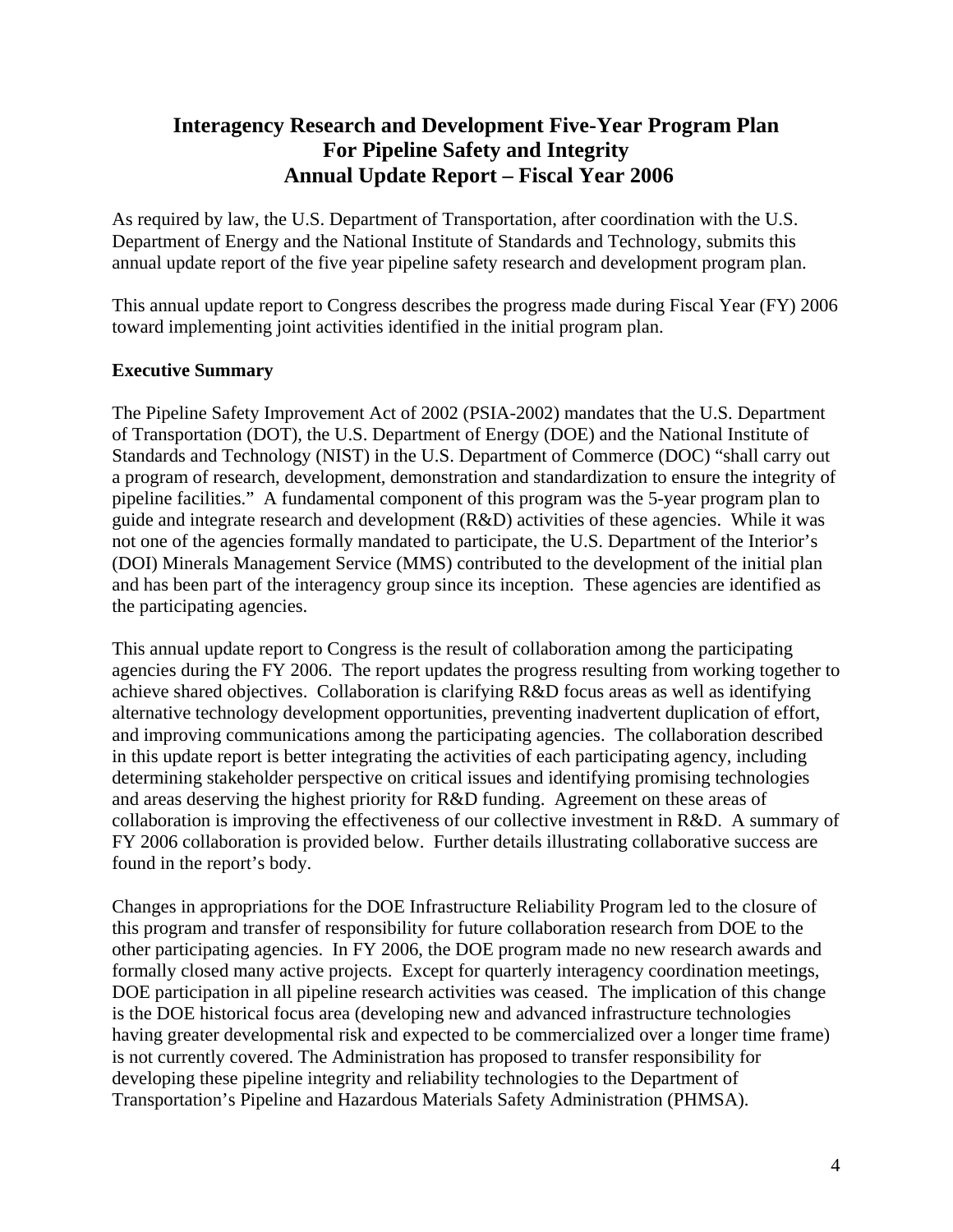All interagency information relevant to PSIA-2002 is kept current and publicly available at http://primis.phmsa.dot.gov/rd/psia.htm.

A summary of FY 2006 collaboration is provided below. Further details illustrating collaborative success are set forth in the body of the report.

# *Identifying the right priorities*

- Four interagency coordination meetings were held during FY 2006.
- Two government/industry technical workshops were held to advance pipeline welding and joining and to better prevent, detect, and characterize mechanical damage.

# *Finding the best research contractors*

- Both the DOT and DOI programs solicited research and collaborated on the reviews of submitted proposals. During FY 2006, DOC and DOI participated on two research solicitations for the DOT program.
- Thirty-four new pipeline research projects were awarded  $(25$  DOT + 9 DOI), all cofunded with the pipeline industry. Over \$8 million in research awards were made by DOT and DOI with industry co-funding of over \$12 million. The DOE program made no new awards due to the program closure.

# *Assuring good contractor performance*

• Automated email alerts implemented for the DOT program are keeping researchers aware of contract obligations and communicating any required actions to project and program managers.

# *Assuring high quality outputs*

• The DOT program conducted its first formal peer review panel and is in compliance with Office of Management & Budget (OMB) mandates on Data Quality and Peer Reviews<sup>1</sup>. These peer review panels are now convened annually and address relevance, quality, and performance of awarded research.

# *Applying outputs to end users*

- The DOT program funded two technology demonstrations during FY 2006. One organized with the DOE program identified which developmental sensor is best suited for use in unpiggable gas pipelines and can be integrated with a robotic platform previously developed by DOE. The other demonstrated the effectiveness of guided wave ultrasonics and its application in assessing pipeline cased crossings.
- The Pipeline Standards-Developing Organizations Coordinating Council (PSDOCC) and the DOT program entered into an agreement in January 2006 to enhance cooperation and

<sup>&</sup>lt;u>.</u> <sup>1</sup> Information Quality Act (Pub. Law No. 106-554-515(a)) & Paperwork Reduction Act (44 U.S.C.§ 3501 et seq.)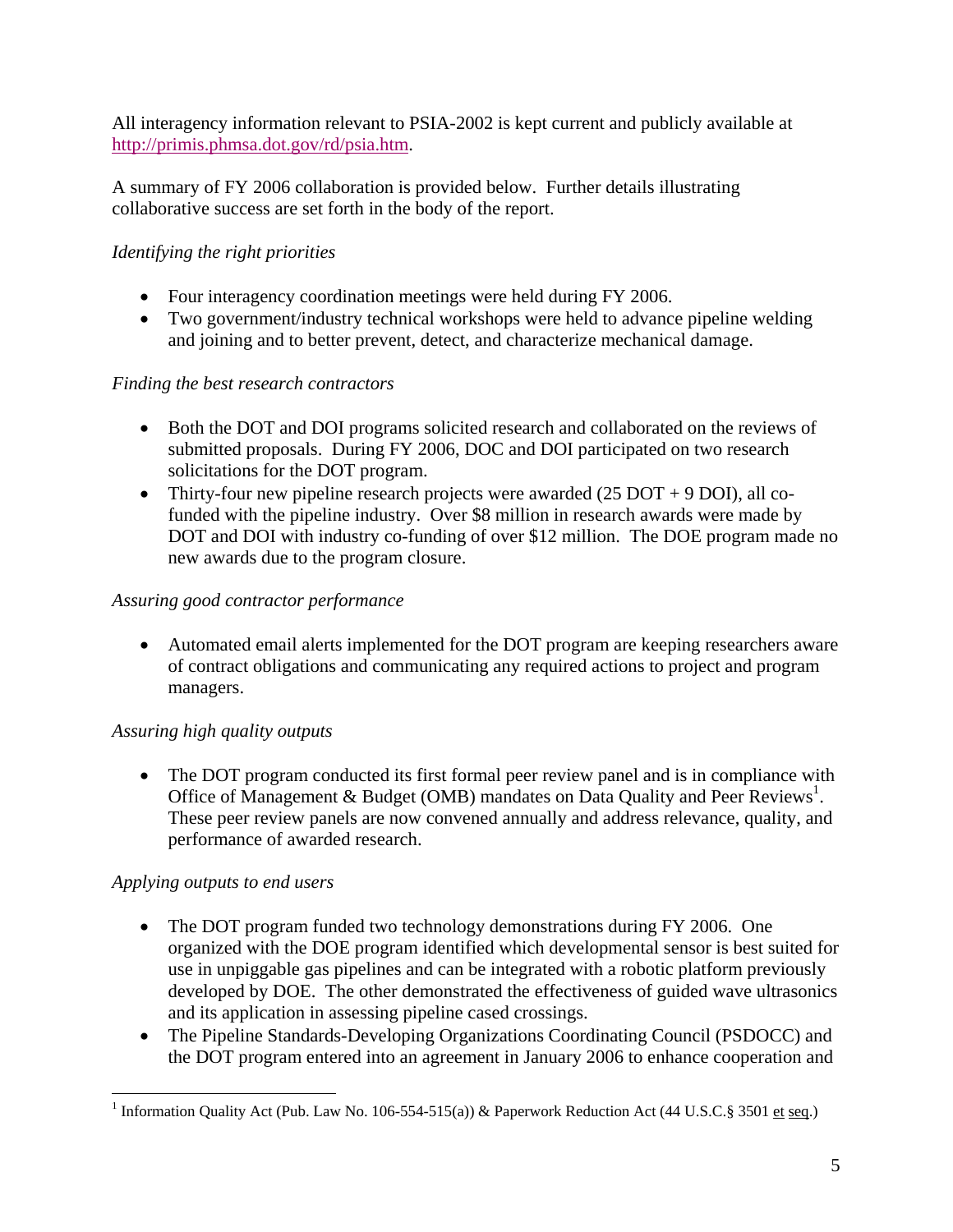coordination. Specifically, this agreement facilitates more effective and efficient integration of pipeline safety R&D results into the development and revision of voluntary national consensus technical standards. In the near term this agreement will facilitate modification of standards guiding the application of direct assessment processes to incorporate newly demonstrated technologies.

Report appendices contain the following summary tables and figures:

- 1.0 Matrix of New Project Awards for FY 2006 (Table A.1)
- 2.0 Systematic Evaluation Process utilized by the Pipeline and Hazardous Materials Safety Administration in support of Reportable Research Performance Measures (Figure A.1)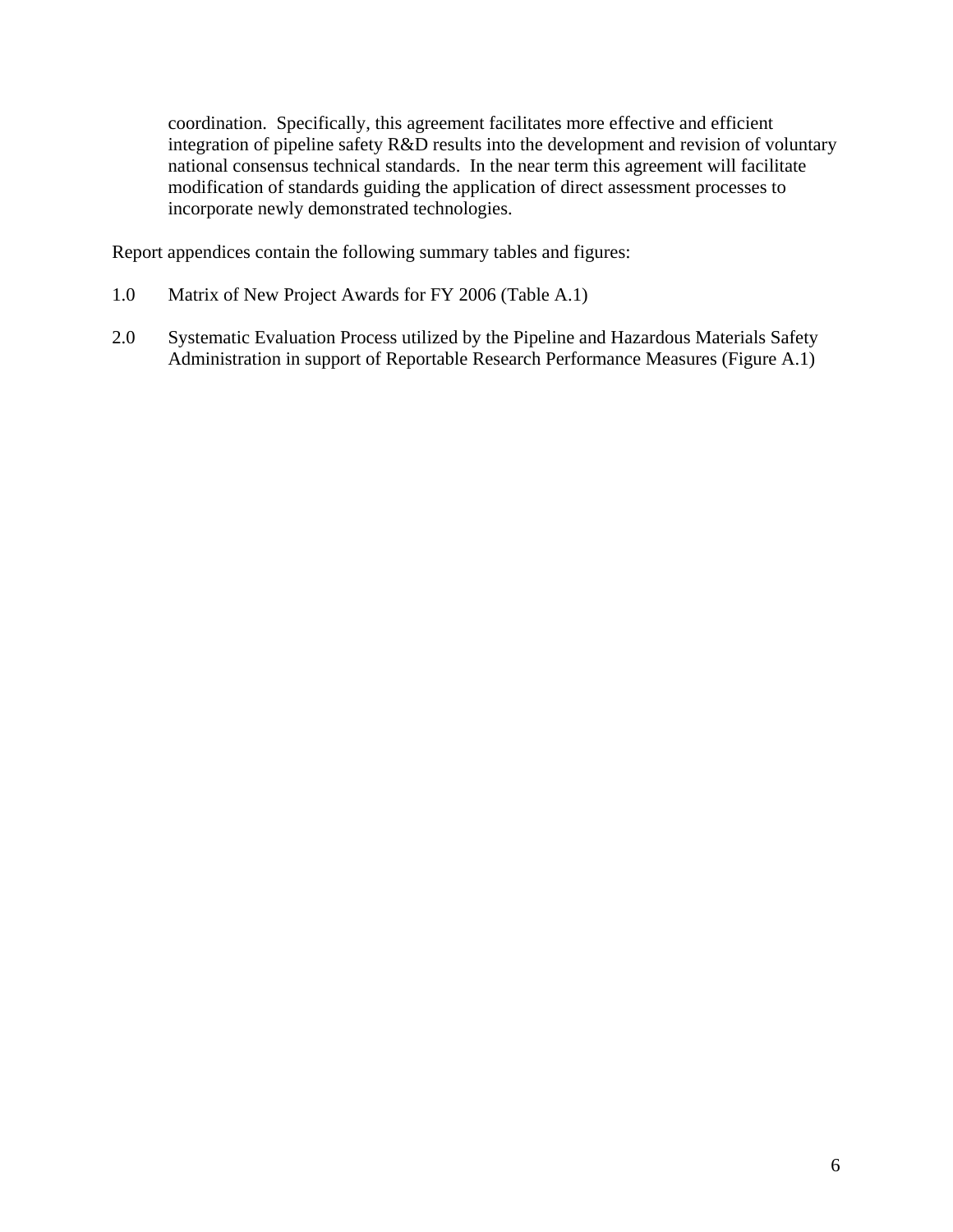# **1.0 GOAL OF THE INTERAGENCY PROGRAM**

As stated in the PSIA-2002, the goal of the 5-year R&D program plan is to guide activities needed to carry out a program of research, development, demonstration and standardization to ensure the integrity of pipeline facilities. Attainment of this goal involves recognizing legitimate differences among the priorities of individual agencies and harmonizing these priorities to ensure complete coverage of critical developmental needs and opportunities.

# **2.0 OBJECTICES OF THE INTERAGENCY R&D PROGRAM**

The participating agencies believe that attainment of this goal requires joint pursuit of the following objectives:

- 1. *Identify Safety & Integrity Issues* Understand stakeholder perspectives on the issues that must be resolved to ensure integrity of current and future pipeline facilities.
- 2. *Identify Opportunities to Resolve Issues* Identify a broad spectrum of opportunities for resolving these issues through research, development, demonstration and standardization activities.
- 3. *Identify Gaps Between Needs and Available Technologies* Understand the gaps between existing technologies and those needed to resolve the key issues.
- 4. *Solicit & Select Projects* Collaborate with identifying solicitation topics and selecting and managing the projects needed to fill identified gaps.
- 5. *Promote Continuity in Technology Development* Confirm proof-of-concept and promote continuity of technology development from the concept stage through demonstration and validation.
- 6. *Evaluate Project and Program Results* Evaluate the results of program activities using jointly designed performance measures and jointly managed evaluation processes.
- 7. *Increase Accessibility of R&D Results to Users (Promote Application)* Support increased accessibility of R&D results to users.
- 8. *Seek Promising Technologies from Outside Sources*Collaborate with other agencies and stakeholder organizations in recognition, development and demonstration of promising new technologies.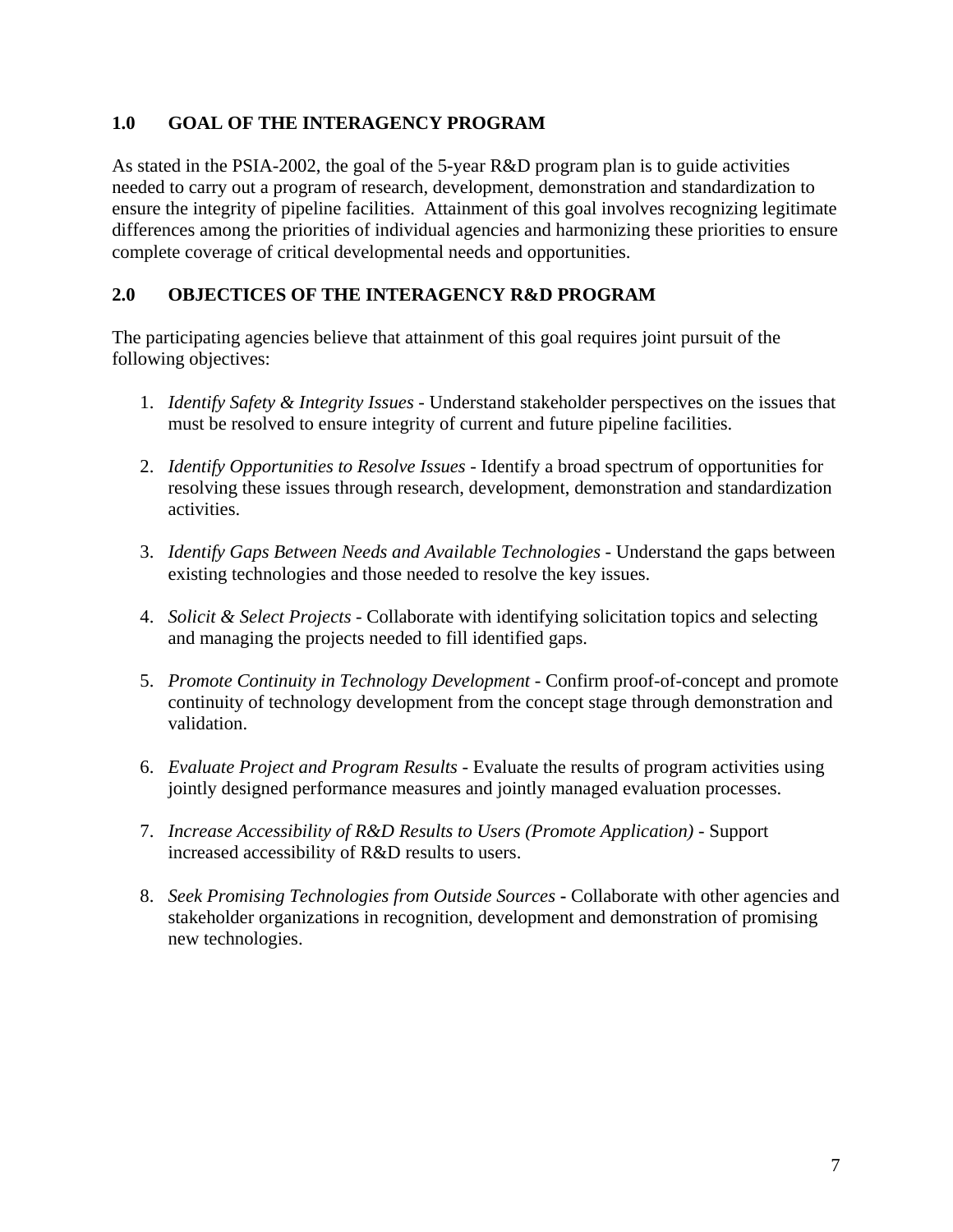# **3.0 MANAGEMENT PLAN**

# **3.1 Areas of Responsibility**

The PSIA-2002 enumerated ten R&D program elements as the focus of the agencies participating in the pipeline safety and integrity R&D program.

Lead agency responsibilities for each of these program elements are shown in Table 1.

|                         | Table 1. Summary of Planned Lead Agency Responsibilities from PSIA-2002 R&D |  |
|-------------------------|-----------------------------------------------------------------------------|--|
| <b>Program Elements</b> |                                                                             |  |

| <b>Program Elements</b> |                                                                  | <b>On-Shore</b> | <b>Off-Shore</b> |
|-------------------------|------------------------------------------------------------------|-----------------|------------------|
|                         |                                                                  |                 |                  |
| 1.                      | Materials inspection                                             | <b>DOT</b>      | <b>DOI</b>       |
| 2.                      | Pipe anomaly detection                                           | <b>DOT</b>      | <b>DOI</b>       |
| 3.                      | Internal inspection and leak<br>detection technologies           | <b>DOT</b>      | <b>DOI</b>       |
| $\overline{4}$ .        | Methods of analyzing content of<br>pipeline throughput           | <b>DOT</b>      | <b>DOI</b>       |
| 5.                      | Pipeline security                                                | <b>DOT</b>      | <b>DOI</b>       |
| 6.                      | Risk assessment methodology                                      | <b>DOT</b>      | <b>DOI</b>       |
| 7.                      | Communication, control, and<br>information systems surety        | <b>DOT</b>      | <b>DOI</b>       |
| 8.                      | Fire safety of pipelines                                         | <b>NIST</b>     | <b>DOI</b>       |
| 9.                      | Improved excavation,<br>construction, and repair<br>technologies | <b>DOT</b>      | <b>DOI</b>       |
| 10.                     | Other appropriate elements                                       | <b>DOT</b>      | <b>DOI</b>       |
|                         | a. Materials analysis &<br>development                           | <b>NIST</b>     | <b>NIST</b>      |
|                         | b. Standardization activities                                    | <b>NIST</b>     | <b>NIST</b>      |

General agency responsibilities related to these ten R&D program elements are summarized below:

- DOT: Assuring the safety and integrity of hazardous liquid and natural gas pipelines through R&D activities designed to support identification, characterization, detection and management of risks to safety and integrity
- DOE: Historically focused on developing new and advanced infrastructure technologies having greater developmental risk and expected to be commercialized over a longer time frame. The Administration has proposed to transfer responsibility for developing these pipeline integrity and reliability technologies to the Department of Transportation's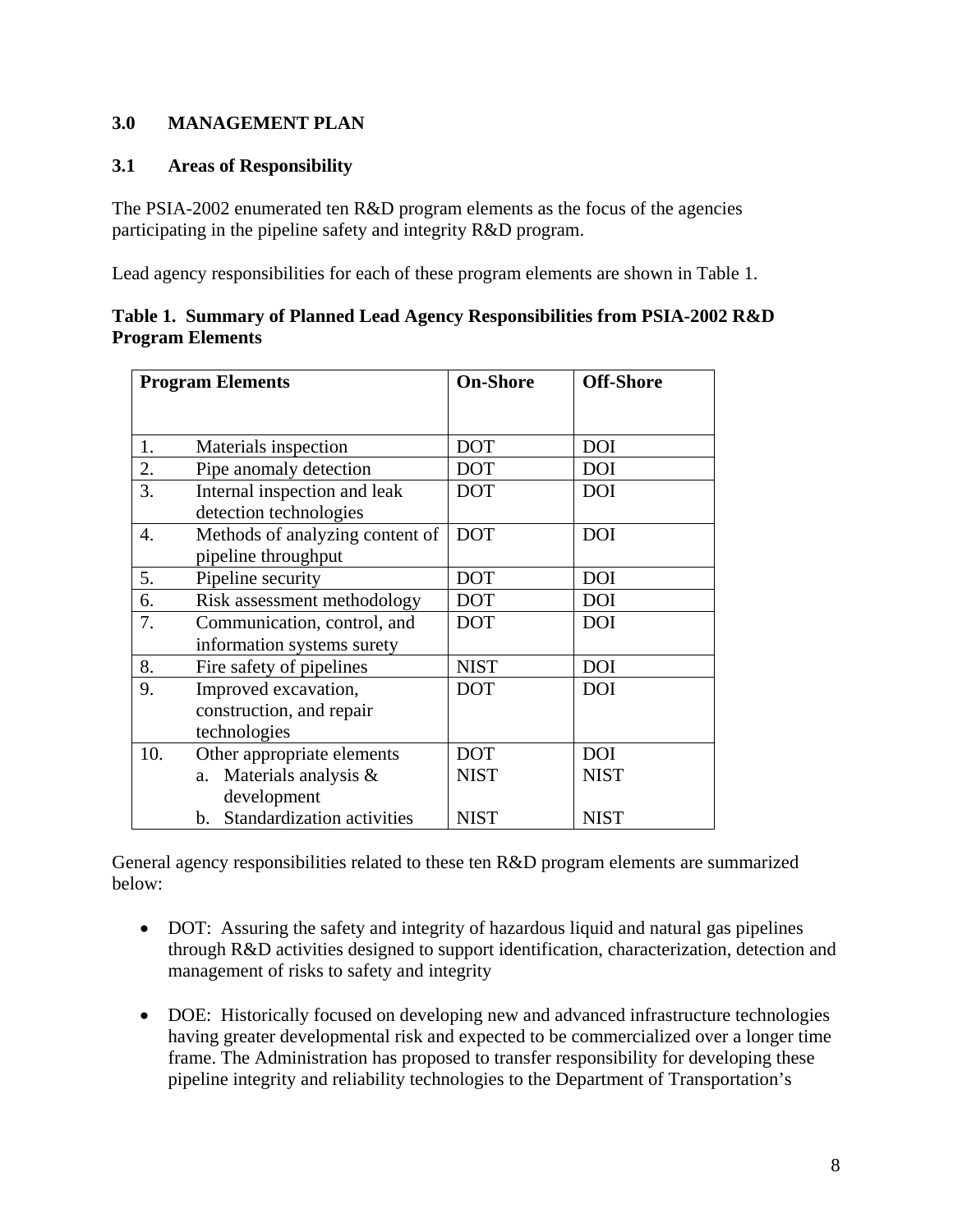Pipeline and Hazardous Materials Safety Administration. Table 1 reflects this anticipated reassignment of responsibility

- NIST: Test methods and standards research, modeling, analysis, and interpretation of data, advanced materials analysis and development, and fire modeling and safety technologies
- DOI: Through the Minerals Management Services, assuring pipeline safety and integrity through regulation and inspection of offshore pipelines

# **3.2 Management Processes to Achieve Objectives (How have we worked together?)**

The objectives of the interagency pipeline safety and integrity R&D program are listed in Section 2.0. The areas of collaboration designed to achieve these objectives are discussed below. The participating agencies are committing to periodically examine areas of collaboration and documenting that program objectives are met. Successful attainment of these interagency objectives is assured through identifying research priorities and by making research outputs available to end users. As described below, each agency plays an active role throughout the life cycle of research in the following areas of collaboration.

- Identifying the right priorities
- Finding the best research contractors
- Assuring good contractor performance
- Assuring high quality outputs
- Applying outputs to end users

# **3.2.1 Identifying the Right Priorities**

The following sections explain how the participating agencies identify and validate R&D and the sequencing of their implementation. Each agency uses the common set of priorities for strategic planning to promote attainment of PSIA-2002 directives. The participating agencies pursue the eight program objectives through the activities described in this section.

# **Interagency Coordination Meetings**

This past year the participating agencies held quarterly coordination meetings to promote collaboration on the PSIA-2002 group activities. These meetings provided opportunities to assess progress on projects and overall program effectiveness and to support: review developing issues and their priorities; identify gaps between high priority safety, integrity and reliability issues and the R&D designed to support their resolution; identify promising technologies; review measures of performance; update and integrate plans for future solicitations; and update project portfolios.

The first interagency coordination meeting in FY 2006 was held on September 14, 2005. The meeting was attended by representatives from each participating agency. Subsequent meetings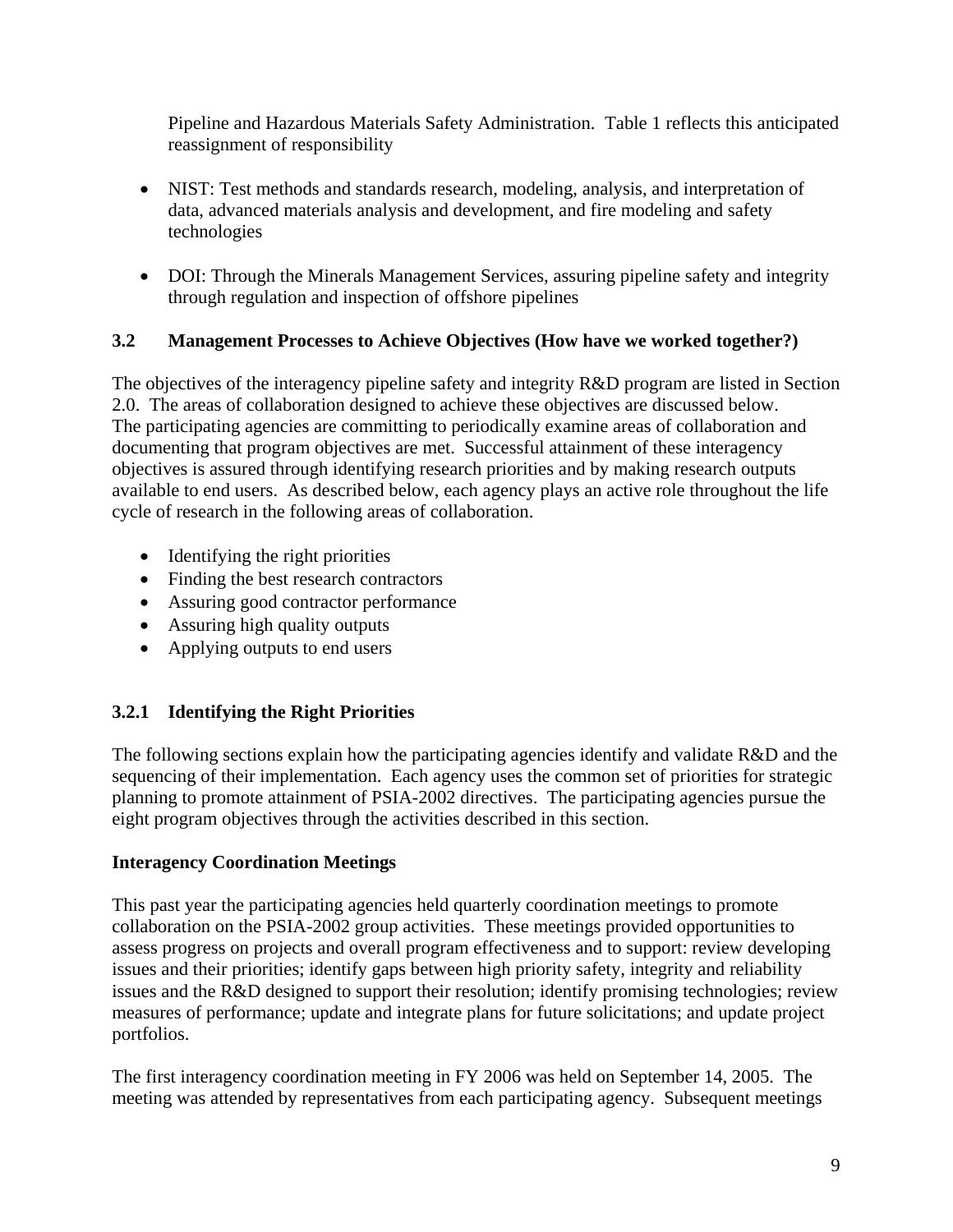were held on December 14, March 22, 2006 and August 15, 2006 and were also attended by representatives from each participating agency. These meetings have facilitated healthy discussions and the identification of further collaboration in the many areas described in section 2.0.

# **Collaboratively Organized Public Events**

Forums, workshops, and conferences have been jointly organized by the participating agencies and involved many industry stakeholders. They served to identify priorities, eliminate redundancy, and disseminate research output to end users.

# *Joint Government and Industry Pipeline R&D Forum*

The R&D Forum is held on a periodic basis to set a national pipeline research agenda. The objective of the forum is to allow government and industry pipeline stakeholders to develop a consensus on the technical gaps and challenges for future R&D. The Forum addressed both short and long-term research objectives for liquid and gas and transmission and distribution pipelines, covering onshore, offshore and Arctic environments. In addition, details of the ultimate research goals, technology demonstrations and transfer, and commercialization are discussed. Feedback received from this event directly contributed to planning guidance for program and project level direction. Pipeline stakeholders utilize identified gaps and challenges as input to determining which topics represent the highest priorities and to support research solicitations such as Broad Agency Announcements (BAA). This provides transparency on programmatic decisions to stakeholders and removes perceptions of a narrow expert driven model. During FY 2006, no forums were held. This decision reflected the consensus among R&D organizations that such a forum is most useful when held approximately every 18 months. The next forum is in development and planned for second quarter FY 2007. All previous events are viewable at http://primis.phmsa.dot.gov/rd/workshops.htm.

# *Advanced Welding and Joining Workshop*

The Advanced Welding and Joining Workshop was held in Boulder, CO on January 25 - 26, 2006. The 1.5 day event included approximately 75 representatives from Federal, State and international government agencies, public representatives, research funding organizations, standards organizations, and pipeline operators from the U.S. and Canada.

The purpose of this workshop was to collaboratively identify mutual welding and joining goals for government and industry along with actions by the regulatory, standards and technology development organizations required to achieve them. Several critical gaps in technology, standards and knowledge were identified during five parallel breakout sessions.

Proceedings are available to the public on the DOT Pipeline Safety R&D Program website at http://primis.phmsa.dot.gov/rd/mtg\_012506.htm.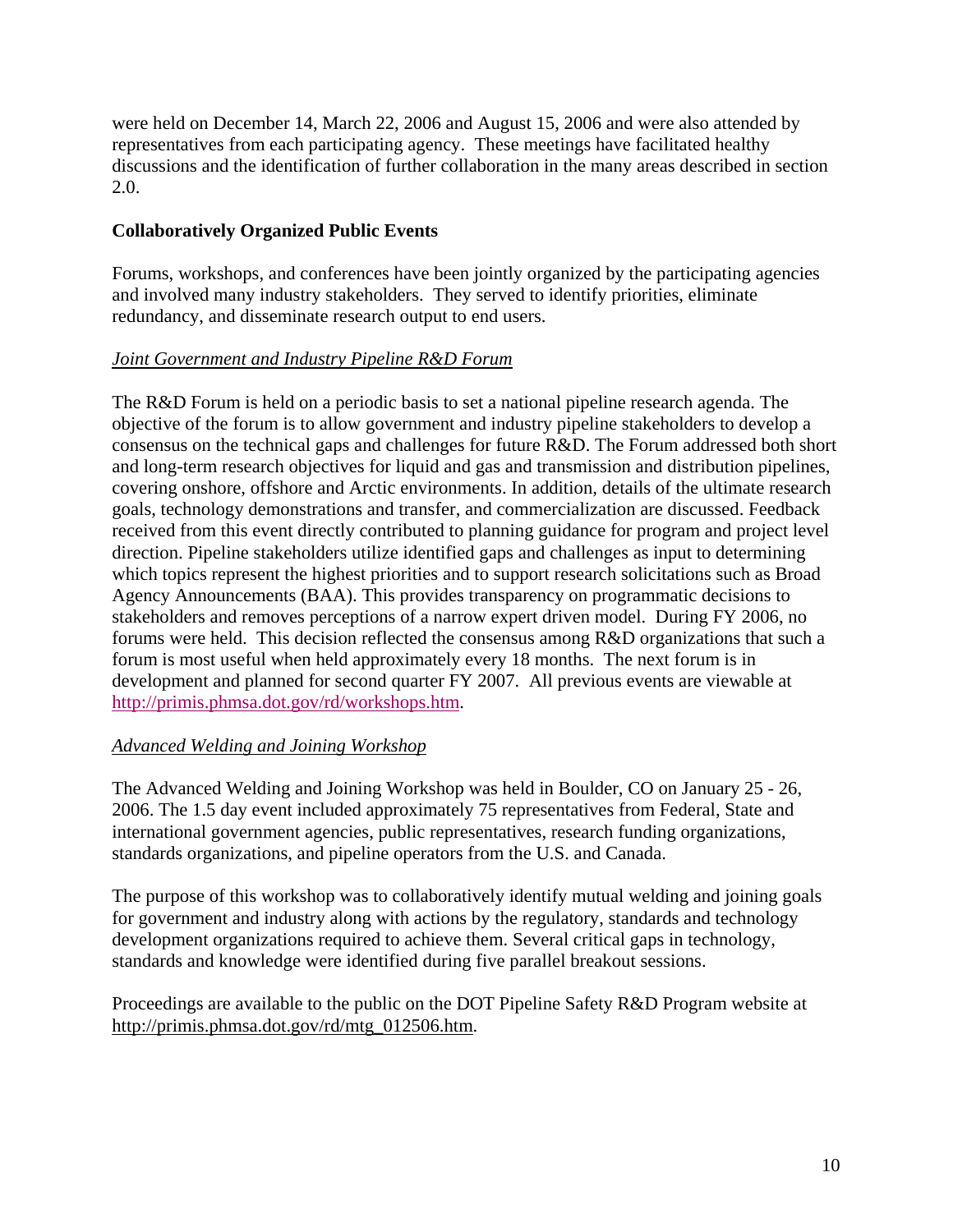# *Mechanical Damage Technical Workshop*

The Mechanical Damage Workshop was held in Houston, Texas on February 28 - March 1, 2006. The 2-day event included approximately 225 representatives from Federal, State and international government agencies, public representatives, research funding organizations, standards organizations, and pipeline operators from the U.S., Canada, and Europe.

The workshop identified existing technology necessary to prevent, detect and characterize mechanical damage of pipelines as well as the gaps in associated regulations and industry standards. The workshop also identified several technologies under current research which will be deployed in the field.

Proceedings are available to the public on the DOT Pipeline Safety R&D Program website at http://primis.phmsa.dot.gov/rd/mtg\_022806.htm.

# **3.2.2 Finding the Best Research Contractors**

The following sections explain how the participating agencies collaborate to find the best research contractors to address jointly identified priorities. The participating agencies pursue many of the eight interagency objectives through the activities described in this section. Resulting awards represent the best researchers who propose the most promising technologies for research and development. These activities support attainment of the following interagency objectives: "Solicit & Select Projects," "Promote Continuity in Technology Development," "Increase Accessibility of R&D Results to Users," and "Seek Promising Technologies from Outside Sources."

# *Joint Interagency R&D Solicitations*

The idea of consolidating research solicitations is seriously discussed at each interagency coordination meeting. The participating agencies developed a process or framework for joint research solicitations but many impediments identified and reported in the FY 2004 Annual Update Report continue to prevent joint solicitations from becoming a reality.

The participating agencies will continue to seek ways to remove these barriers. In the interim, the agencies will continue to participate in joint reviews of individual solicitations. This practice has succeeded in promoting the efficiency objectives described in PSIA-2002 and the Interagency Research and Development Five-Year Program Plan. The DOE program closure leaves only the DOT and DOI programs funding pipeline research. Both the DOT and DOI programs have systematically addressed joint research opportunities since FY 2000.

# *Interagency Review of R&D Solicitations*

The participating agencies greatest success to date has been collaboration on merit review panels during research solicitations. Representation in each other's solicitation review process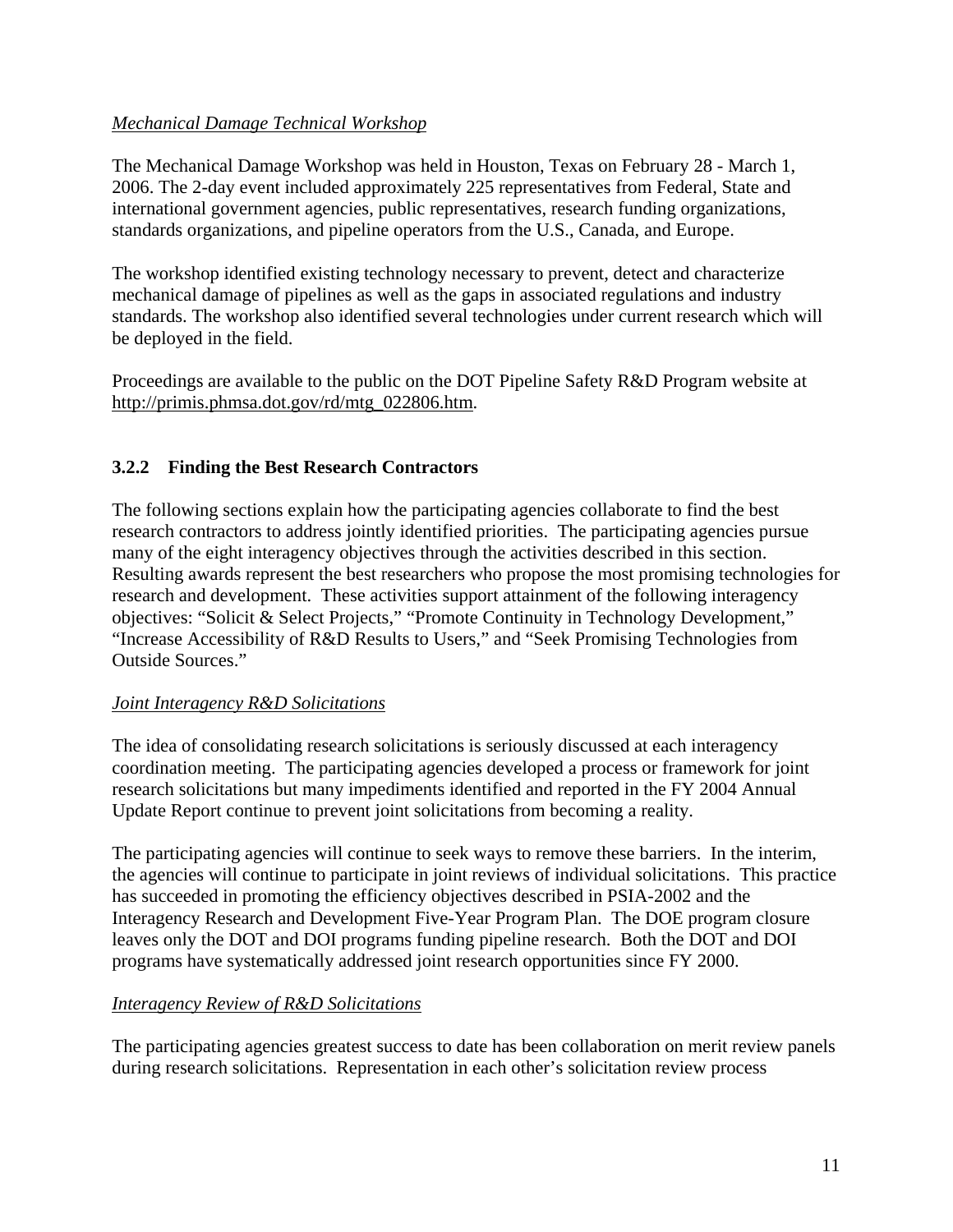continues to provide assurance that programs are not duplicative and that the best researcher is selected for project awards.

During FY 2006, both the DOT and DOI programs solicited research and collaborated on the reviews of submitted proposals. By the end of FY 2006, DOC and DOI participated on two research solicitations for the DOT program. The first one addressed pipeline damage prevention, mechanical damage, direct assessment, inspection, leak detection, and pipeline design in support of pipeline safety improvements. The second addressed pipeline coating integrity, application, identification of disbonded coatings and coordination of pipeline welding and coating activities. In the DOI program, MMS issued two independent solicitations in FY 2006 covering safety research on multiple topics. With respect to pipeline research, the first solicitation addressed the development of guidelines for internal integrity inspection and for high temperature/high pressure deepwater pipelines, jumpers, and risers. The second addressed analysis, design and prevention of pipeline movements, damage, and impacts resulting from Hurricanes Katrina and Rita and the methods for eliminating hydrates in pipelines during restarts.

In addition, DOC assisted in reviewing Small Business and Innovative Research (SBIR) grants submitted to the DOT. The DOT Pipeline Safety Research program participates in the Department's SBIR program to encourage the initiative of the private sector and to use small business as effectively as possible in meeting specific Federal research and development objectives.

# *Cost Sharing R&D with the Pipeline Industry*

In both the DOT and former DOE programs, cost sharing by proposing organizations is required. This practice is contributing to the goal of finding the best research contractors. The approach is working and reflected in the willingness of other funding organizations to contribute to project completion.

Cost sharing ranges from 30 (DOE) percent to 50 (DOT) percent. Research addressing proof of concept sometimes is more risky than research well on its way to commercialization. Cost sharing is lower for proof of concept research and more for development/deployment and is formalized though a contractual requirement with the researcher.

During FY 2006, thirty-four new pipeline research projects were awarded. Over \$8 million in research awards were made by the participating agencies with industry co-funding of over \$12 million. The DOE program made no new awards and has not been associated with interagency or industry leveraging noted above.

# **3.2.3 Assuring Good Contractor Performance**

Each of the participating agencies establishes good contractor performance differently while addressing many interagency objectives with activities described in this section. These activities work toward the following interagency objectives: "Identify Opportunities to Resolve Issues," "Promote Continuity in Technology Development," "Evaluate Project and Program Results," and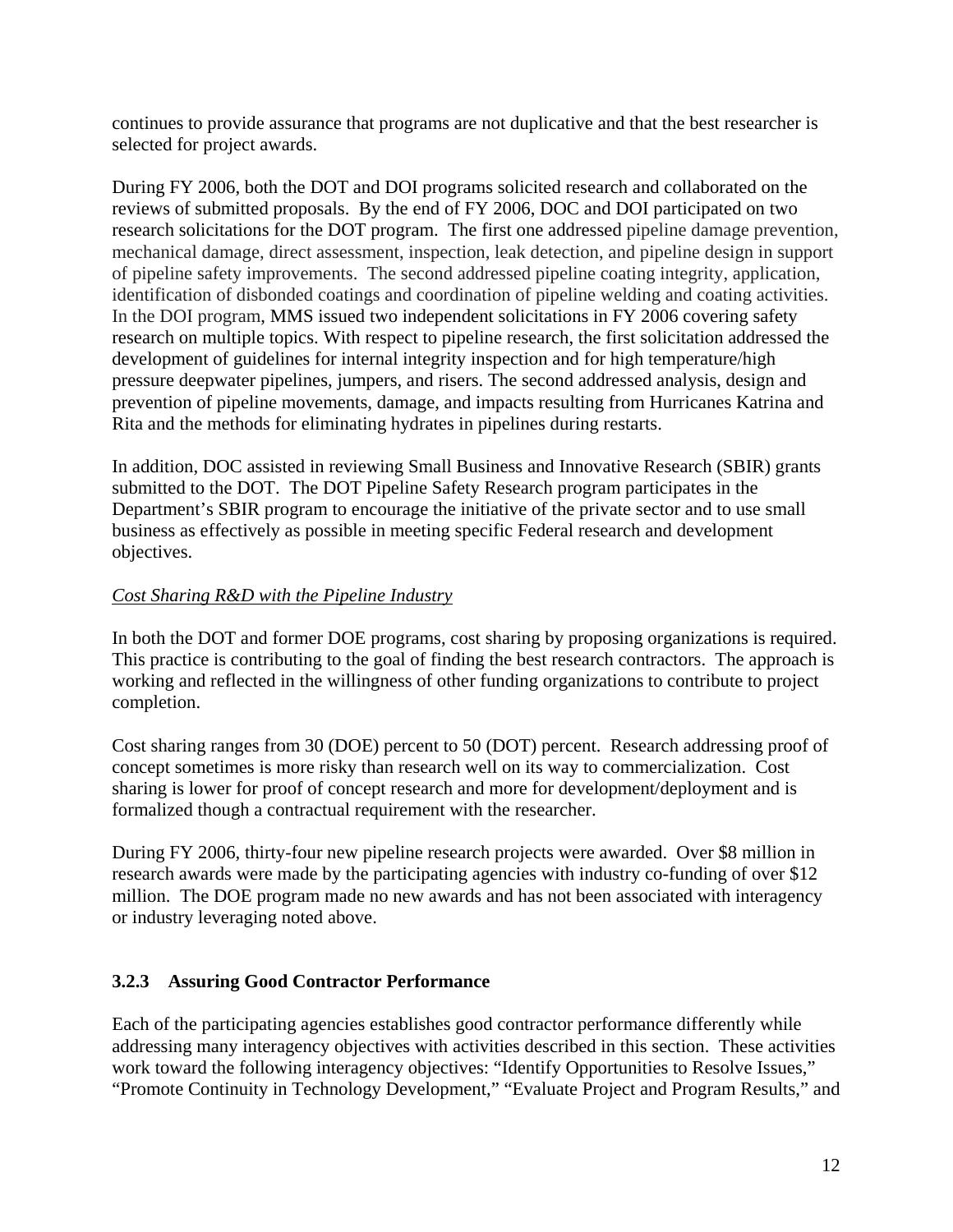"Increase Accessibility of R&D Results to Users." The following sections explain how the participating agencies assure and maintain good contractor performance.

# *Contracting Officer's Representatives/Contracting Officer's Technical Representatives*

Within DOT and DOI, Contracting Officer's Representatives (COR)/Contracting Officer's Technical Representatives (COTR) are trained, certified, and assigned to each project in accordance with the Federal Acquisition Regulations. They provide the day-to-day coordination and technical direction required to keep the research focused on the program goals. A COR/COTR is used to monitor all awarded research. As directed in PSIA-2002, DOC staff experts at NIST addressing materials and fire protection are available for a fee. Only DOT has current research contracts and interagency agreements with NIST designed to address technical areas specified in PSIA-2002.

# *Management Information System*

A Management Information System (MIS) developed by the DOT program is utilized to assure pipeline safety research contractors are performing well. The MIS electronically monitors and tracks contractor performance as the project moves toward completion. DOT/PHMSA pipeline safety staff provides the necessary oversight for using the system in assuring specific contractual milestones are met and accounting procedures are systematically followed as prescribed in award documents. The system procedures improve and maintain program and project quality, efficiency, accounting, and accountability.

# **3.2.4 Assuring High Quality Outputs**

The following section explains how the participating agencies assure and maintain high quality outputs. Each of the participating agencies manages project quality differently while addressing all interagency objectives except "Solicit & Select Projects" with activities described in this section.

# *Project Peer Reviews*

The participating agencies establish the quality of project outcomes in different ways and through a combination of actions. Joint assurance of quality is a goal addressed through R&D forums, workshops and conferences that the participating agencies organize and jointly conduct with industry stakeholders. Public events vet research projects with diverse sets of peers, assuring that the engineering and science are based on sound fundamentals and aimed at the appropriate end users. The issue of project quality is addressed at multi-agency events discussed in section 3.2.1. When appropriate, interagency coordination meetings also serve as opportunities for peer discussion of awarded projects.

Peer review panels, papers, and expert reviews are some of the more formal systematic methods the participating agencies use to assure project quality. These are some of the options provided in OMB guidance when implementing statutory requirements on Data Quality and Peer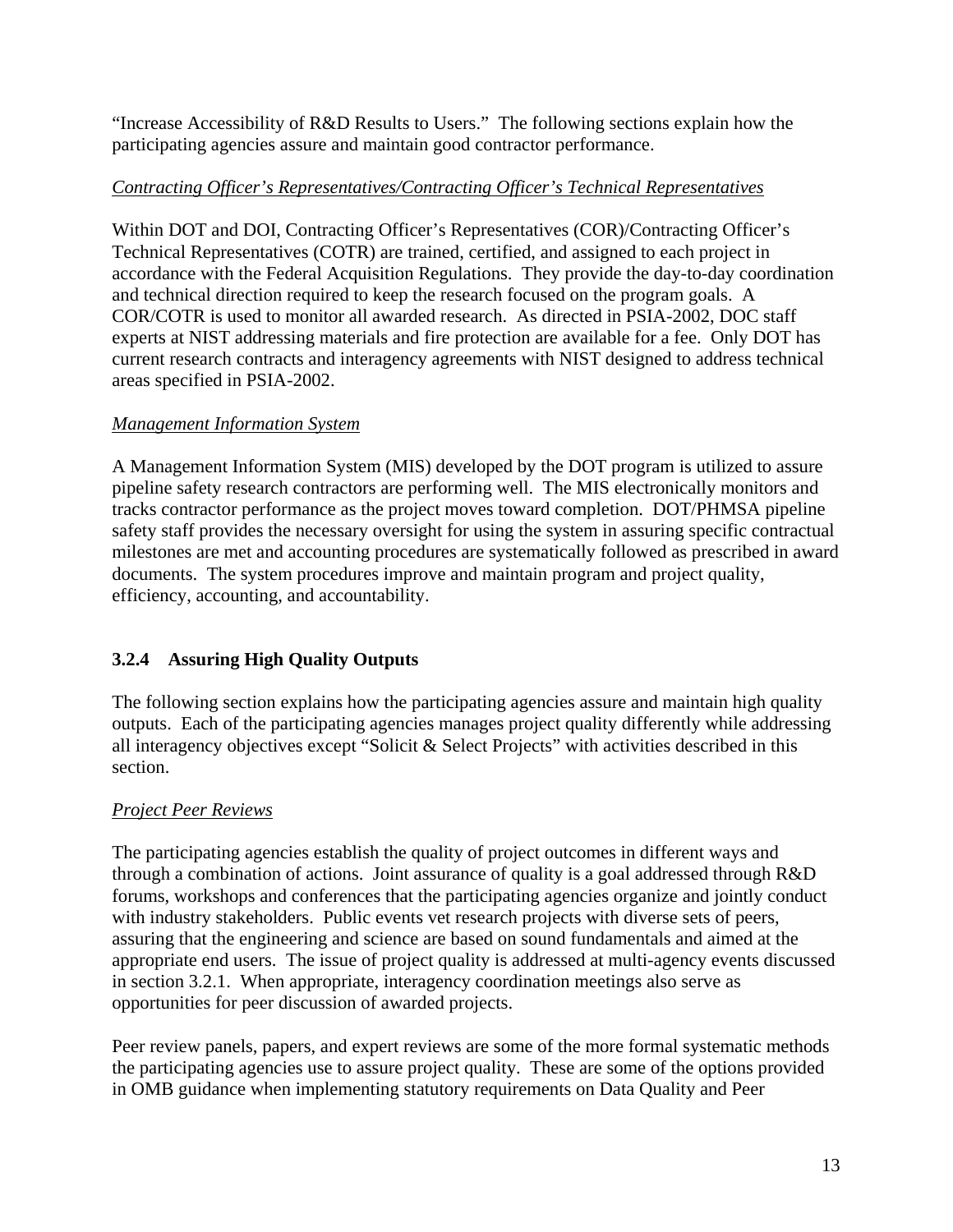Reviews.<sup>2</sup> The DOT program held its first formal panel peer review in February 2006. Annual peer reviews meet the OMB requirements and address relevance, quality, and performance of awarded research. The DOT program posts peer review reporting at http://primis.phmsa.dot.gov/rd/annual\_peer\_review.htm and is publicly available. The former DOE program held formal peer reviews at annual technology conferences such as the Natural Gas Technologies Conference. At this event, papers were peer reviewed with industry partners who also addressed quality and commercialization of the results. Within NIST, expert and panel peer reviews are performed yearly through the National Research Council procedures. Projects awarded by DOT to NIST fall under this process for addressing scientific quality.

Technology demonstrations are specifically designed to assure the credibility of research projects. They validate the engineering approaches utilized during the research and benchmark it for ultimate use in the field. Several research projects awarded by the participating agencies factor demonstrations into project scopes. Section 3.2.5 provides more information on these demonstrations.

Pipeline R&D Forums described in section 3.2.1 also provide a level of peer review. Many ongoing research projects are presented during the working group meetings. These working groups are comprised of a wide variety of peers, and feedback can drive scope changes to enhance quality.

Finally, the COR/COTR provides another level of peer review. The representative is required to review all project deliverables for technical competency and to work with researchers so that final outputs are of high quality. The DOT program matches technical backgrounds of regional inspectors with the scopes of new projects. This process of COR/COTR assignment increases project quality while strengthening internal knowledge.

# **3.2.5 Applying Outputs to End Users**

Each participating agency establishes quality differently while addressing all interagency objectives except "Solicit & Select Projects" with the activities described in this section. Several of the eight interagency objectives are handled collaboratively. The following section explains how the participating agencies apply research results to end users.

# *Technology Demonstrations*

The purpose of these technology demonstrations is to provide realistic test beds to support benchmarking and technology transfer for several related government funded research efforts. A detailed demonstration test plan is developed with strong input from both an industry advisory board and the demonstration test participants.

Various aspects of holding technology demonstrations are discussed at the interagency coordination meetings. The participating agencies identify commonalities in technology currently being developed in their individual project portfolios. When common technologies are

<sup>&</sup>lt;sup>2</sup> Information Quality Act (Pub. Law. No. 106-554-515(a)) & Paperwork Reduction Act (44 U.S.C.§ 3501 <u>et seq</u>.)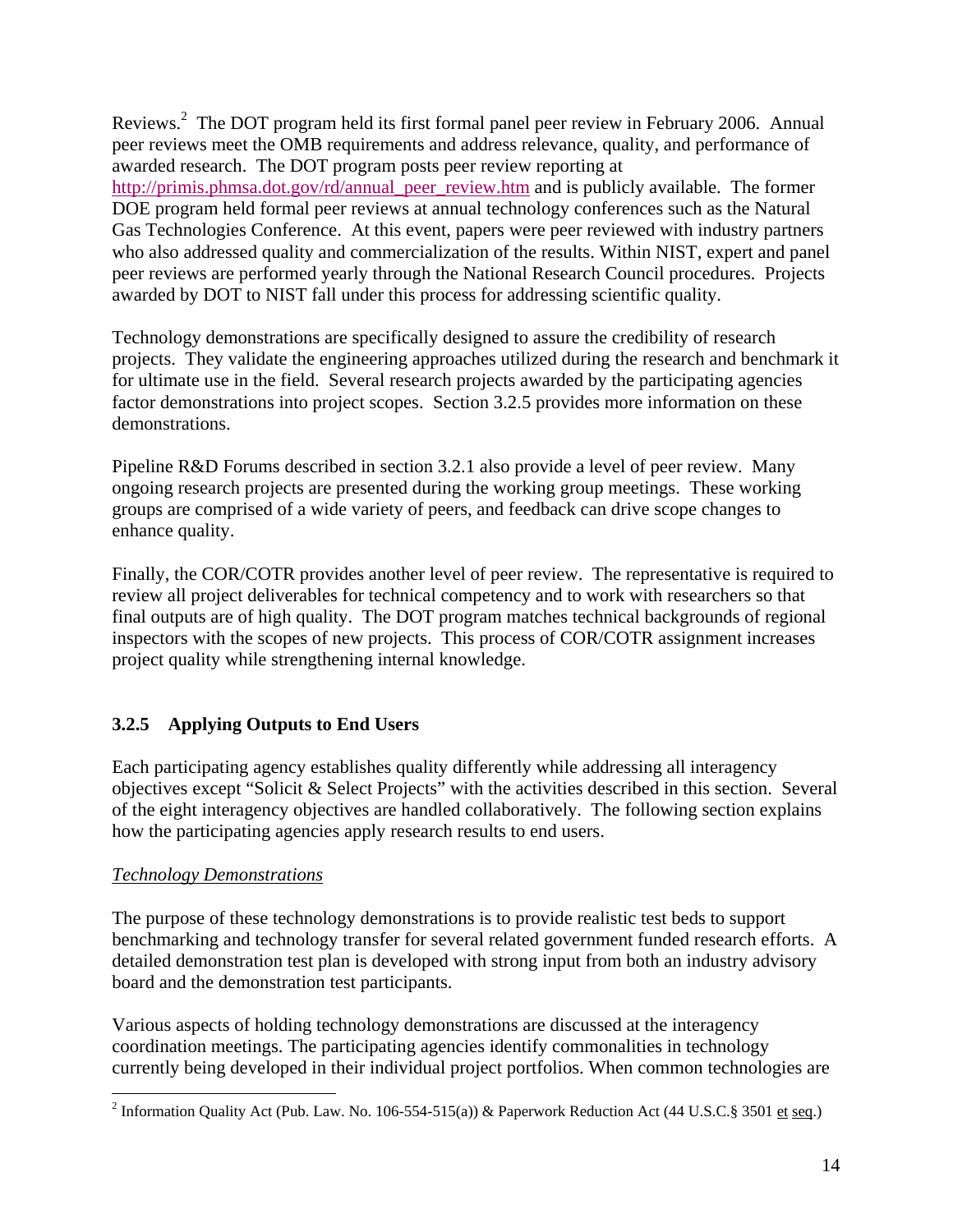ready to be benchmarked, a technology demonstration is planned and supported by the participating agencies.

The DOT program funded two technology demonstrations during FY 2006. One organized with the DOE program identified which sensor technology was best suited for use in unpiggable gas pipelines and could be integrated on to a robotic platform previously developed by DOE. The other demonstration, covering guided wave ultrasonics, demonstrated this technology's effectiveness and application with pipeline cased crossings.

These demonstrations are planned when groups of related technologies are ready for valid comparison. Organization of these events occurs on a periodic, not annual, basis. For further information on these initial and future collaborative technology demonstrations, please view the following pipeline research websites:

Department of Energy's National Energy Technology Laboratory

#### http://www.netl.doe.gov/scngo

Department of Transportation Pipeline and Hazardous Materials Safety Administration's Office of Pipeline Safety

http://primis.phmsa.dot.gov/rd/techdemo.htm

#### *R&D Forums*

Pipeline R&D Forums described in section 3.2.1 provide another opportunity to bring end users of the research into one setting. Many ongoing research projects are presented within the working group agendas. A variety of end users attend these working groups and provide feedback driving scope changes and improving research applicability toward a given challenge.

#### *Memorandum of Agreements with End Users*

The Pipeline Standards-Developing Organizations Coordinating Council (PSDOCC) and DOT's PHMSA entered into an agreement in January 2006 to enhance cooperation and coordination. Specifically, the agreement facilitates a more effective and efficient integration of pipeline safety R&D results into the development and revision of voluntary consensus technical standards. The DOT program will quantifiably measure program outputs and impacts demonstrating that outputs addressing standards are reaching end users. Reporting these metrics is planned for future fiscal updates. Please find this agreement at

http://primis.phmsa.dot.gov/rd/PHMSA\_PSDOCC\_MOA.pdf.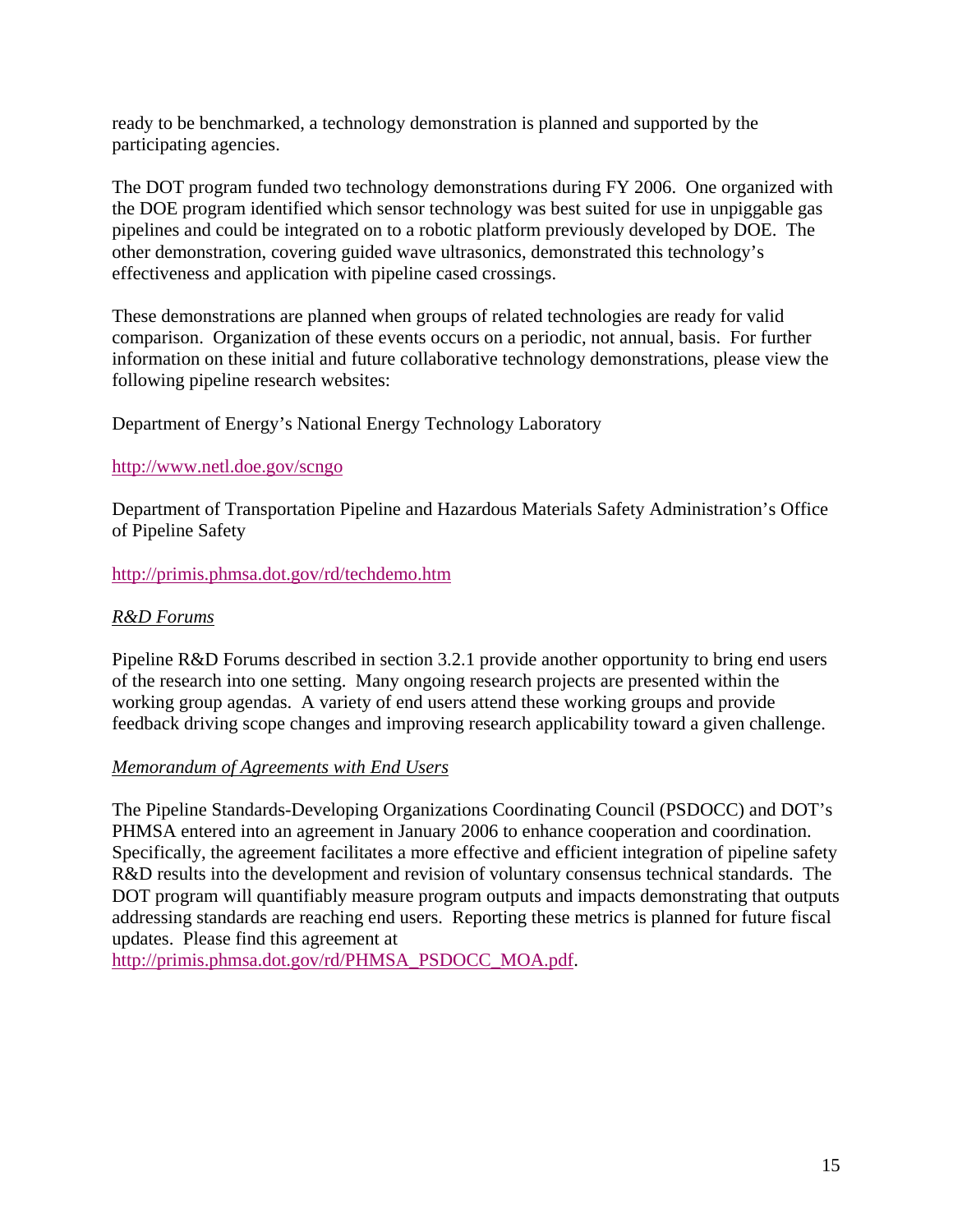# **4.0 OTHER COLLABORATIVE INITIATIVES**

# **4.1 Interagency Hand-Off of R&D Project Responsibility**

The participating agencies are discussing a formal process for interagency hand-off of R&D project responsibility (e.g., from proof of concept to demonstration). Coordination of the process occurs at quarterly meetings where candidate projects are informally identified. To date the most effective practice is for one soliciting agency to add a related technical topic to its next solicitation, and to notify the researcher managing the subject R&D project of this opportunity. Candidate projects are then reviewed by a merit review committee and new awards made as appropriate.

Changes in appropriations for the DOE Infrastructure Program led to transfer of responsibility for future collaborative research. The participating agencies continue discussing ways to address future research project hand-offs. Three project hand-offs were reported in the FY 2004 report but none occurred during the FY 2006 reporting period. This was the result of the DOE program's cessation of new research starts in FY 2006.

# **4.2 R&D Performance Measurement**

The participating agencies conduct ongoing discussions on how to improve R&D performance measurement and to comply with requirements of the Government Performance and Results Act and the OMB Program Assessment Rating Tool (PART). Because of differences in agency missions, different research focus areas, and types of research funded (basic/development), the structure for performance measures must be derived from each agency's own mission directives. Program strategy and performance must be derived from an agency's mission statement and translated into agency specific Strategic and Performance Plans. The PART directs the focus on individual research programs but requires interagency involvement through external reviews. Interagency quarterly coordination meetings facilitate external reviews and contribute to improved performance.

The participating agencies periodically attend the Washington Research Evaluation Network (WREN) sponsored events. WREN serves as a forum for the R&D evaluation community to explore new approaches to improve the management and the performance measurement of science and technology organizations. Participation at WREN events provides critical insight for the participating agencies to comply with the directives of PART. Please visit http://www.science.doe.gov/sc-5/wren/index.html for more information on the Washington Research Evaluation Network and the types of events that have been held.

# **4.2.1 Update on Pipeline Safety R&D Program and Research Performance Measurement**

The Government Accountability Office (GAO) recommended each annual update report devote a section to the PHMSA Pipeline Safety R&D Program on research performance measurement.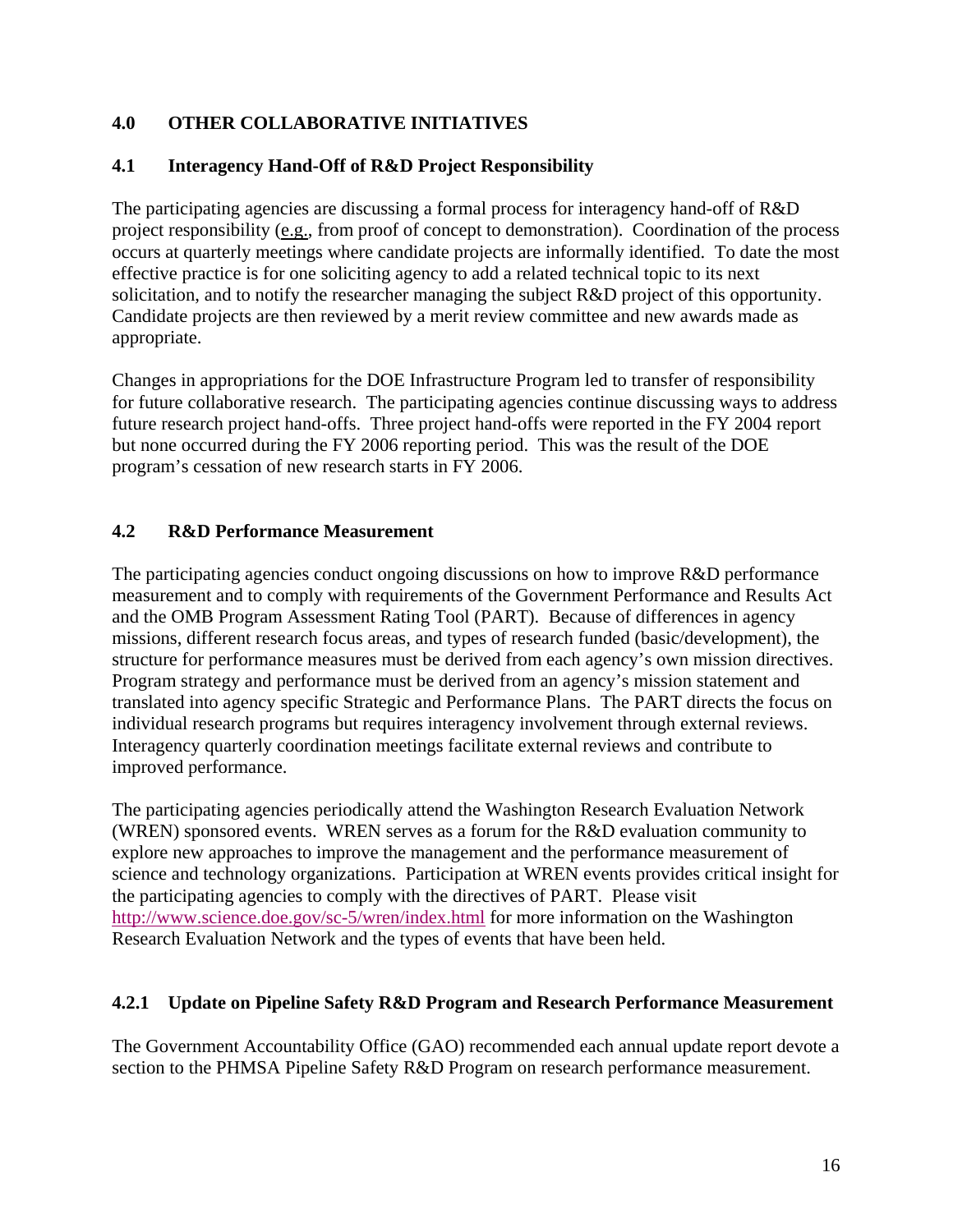In September 2005, the PHMSA Pipeline Safety R&D Program addressed both of the GAO recommendations issued in June 2003. The GAO Final Report # GAO-03-746 recommended that the PHMSA Pipeline Safety R&D Program develop a systematic process for evaluating program outcomes using identified best practices and for including this information in its reports to Congress.

The R&D program is designed to fully support achievement of the PHMSA mission to ensure the safe, reliable, and environmentally sound operation of the Nation's pipeline transportation infrastructure. PHMSA achieves its mission by promulgating regulations, inspecting operators for compliance with these regulations, and taking enforcement action as appropriate. The R&D Program contributes directly to achieving the PHMSA mission through pursuing the following three program objectives:

- 1. Fostering development of new technologies that can be used by operators to improve safety performance and to more effectively address regulatory requirements.
- 2. Strengthening regulatory requirements and related national consensus standards.
- 3. Improving the state of knowledge of pipeline safety officials so industry and regulatory managers and PHMSA pipeline safety field inspectors can use this knowledge to better understand safety issues and to make better resource allocation decisions leading to improved safety performance.

The GAO recommendation to systematically measure outputs of the PHMSA Pipeline Safety R&D Program created a positive momentum to design for success. Actions taken since the release of the report have improved the quality, efficiency, accounting and accountability of the program.

Table 2 illustrates performance measures reported by the PHMSA Pipeline Safety R&D Program within the hierarchy of goals, objectives, impacts and process features. These measures capture program activities from October 2002 to the end of FY 2006. The systematic evaluation process established by PHMSA's Pipeline Safety R&D Program is supporting this structure shown in Appendix A.2.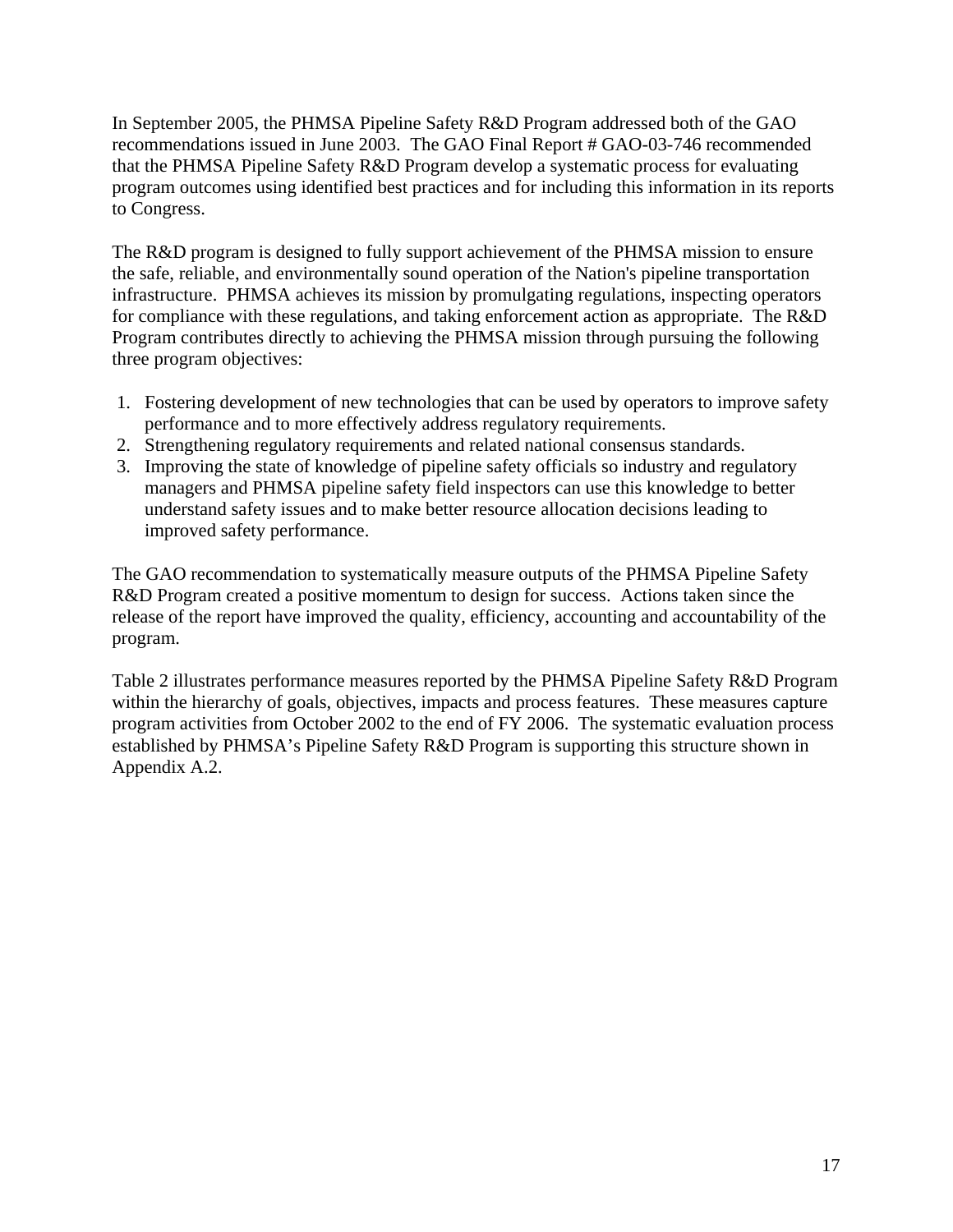#### **Table 2. Hierarchy of R&D Program Measures and Processes Features Flowing from the PHMSA Pipeline Safety R&D Program Mission and R&D Program Goals**

| <b>PHMSA Pipeline</b>   | To ensure the safe, reliable $&$ environmentally sound operation of the nation's |                         |                                                               |                         |                           |    |
|-------------------------|----------------------------------------------------------------------------------|-------------------------|---------------------------------------------------------------|-------------------------|---------------------------|----|
| <b>Safety R&amp;D</b>   | pipeline transportation system.                                                  |                         |                                                               |                         |                           |    |
| <b>Program Mission</b>  |                                                                                  |                         |                                                               |                         |                           |    |
| <b>Research</b>         | "To drive improvements in"                                                       |                         |                                                               |                         |                           |    |
| <b>Program Goals</b>    |                                                                                  |                         | • Pipeline Damage Prevention and Leak Detection               |                         |                           |    |
|                         |                                                                                  |                         | Pipeline Operations, Controls, and Monitoring                 |                         |                           |    |
|                         |                                                                                  |                         | • Material Performance and Other Pipeline Safety Improvements |                         |                           |    |
| <b>Research</b>         | Promoting Knowledge<br><b>Fostering Development</b><br>Strengthening             |                         |                                                               |                         |                           |    |
| Program                 | of New Technologies                                                              |                         | Regulatory                                                    |                         | for Decision Makers       |    |
| <b>Objectives</b>       |                                                                                  |                         | Requirements and                                              |                         |                           |    |
|                         |                                                                                  |                         | <b>Consensus Standards</b>                                    |                         |                           |    |
| <b>Desired Impact</b>   | Number of                                                                        |                         | Number of projects                                            |                         | Number of projects        |    |
| <b>Performance</b>      | projects                                                                         | 50                      | addressing PHMSA                                              | 46                      | contributing to these     | 61 |
| <b>Measures</b>         | contributing to                                                                  |                         | regulations                                                   |                         | objectives                |    |
|                         | these objectives<br>Number of                                                    |                         | Number of projects                                            |                         | Number of final           |    |
|                         | projects                                                                         |                         | contributing to new                                           |                         | reports publicly          |    |
|                         | demonstrating                                                                    | 25                      | or revised industry                                           | 51                      | available                 | 19 |
|                         | new technologies                                                                 |                         | standards                                                     |                         |                           |    |
|                         | Number of                                                                        |                         | Number of projects                                            |                         | Number of                 |    |
|                         | projects filing for                                                              | 9                       | addressing NTSB                                               | 5                       | conference papers         | 15 |
|                         | <b>U.S. Patents</b>                                                              |                         | recommendations                                               |                         | presented                 |    |
| <b>Process Features</b> | Categorizing projects                                                            |                         | Categorizing projects for<br>Categorizing projects for        |                         |                           |    |
|                         | for mission relevance                                                            |                         | mission relevance                                             |                         | mission relevance         |    |
|                         | Technology transfer                                                              |                         | Consensus standard                                            |                         | Peer review process for   |    |
|                         | process                                                                          |                         | integration process                                           |                         | qualifying output quality |    |
|                         | Peer review process for                                                          |                         | PHMSA regulatory                                              | Monitoring projects for |                           |    |
| qualifying output       |                                                                                  |                         | program integration                                           |                         | contractual performance   |    |
|                         | quality                                                                          |                         | process                                                       |                         |                           |    |
|                         | Monitoring projects for                                                          |                         | Peer review process for                                       |                         | Contractual requirement   |    |
|                         | contractual                                                                      |                         | qualifying output quality                                     |                         | for submitting conference |    |
|                         | performance                                                                      |                         |                                                               |                         | papers                    |    |
|                         | Contractual                                                                      |                         | Monitoring projects for                                       |                         |                           |    |
|                         | requirement for                                                                  | contractual performance |                                                               |                         |                           |    |
|                         | notifying PHMSA of                                                               |                         |                                                               |                         |                           |    |
|                         | U.S. patents                                                                     |                         |                                                               |                         |                           |    |

#### **Fast Facts:**

1. The data is reflecting the first project award on October 1, 2002 until the end of FY 2006.

2. Total number of research awards: 90

3. Current number of completed projects: 30

4. Total funding distribution for 90 projects: \$27,848,837 (PHMSA) \$33,268,005 (Industry co-Funding)

5. Contributing to new or revised standards or regulations is determined when research applicants submit their proposals. Each applicant characterizes what their project deliverable will impact and this information is tracked once a project is awarded.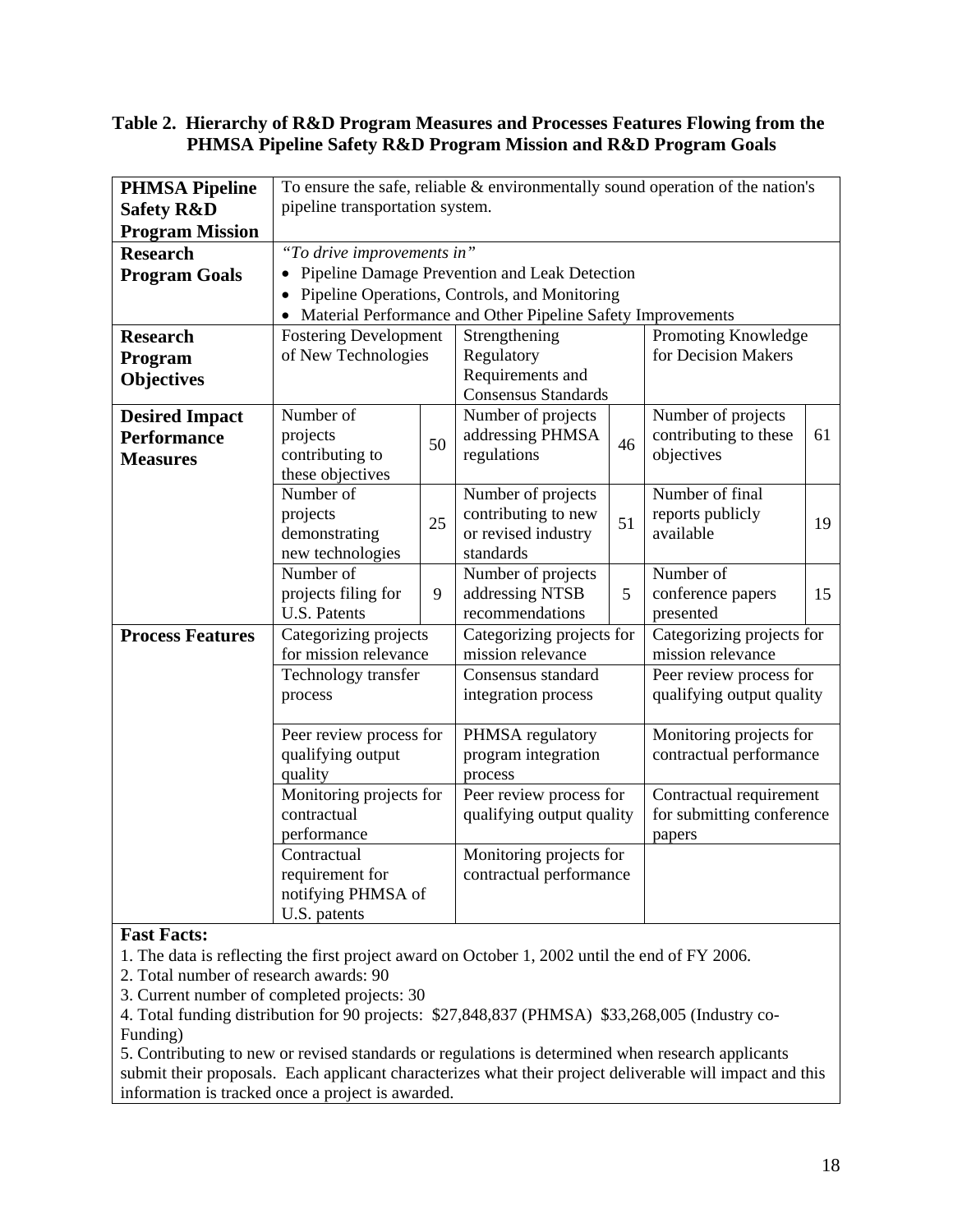# **5.0 INTERAGENCY COMMUNICATION OF R&D RESULTS**

The participating agencies currently use several mechanisms to make potential users aware of newly-developed technologies. These individual efforts will continue into the future. In addition, several mechanisms will be explored to increase the consistency and quality of the processes used to communicate R&D results. The primary means of communicating R&D results among the agencies, stakeholders, and industry are discussed below.

*Government/Industry Pipeline R&D Forum* – As previously described, this is a mechanism to bring together government agencies, industry, and pipeline R&D funding organizations to identify the key challenges facing industry and government, current research efforts, and potential research that can help to meet these challenges.

*Interagency Program Presentation* – This informational presentation is utilized to consistently describe interagency R&D program focus and status. The main objective is to provide an informative, joint pipeline R&D program presentation describing the collaboration, coordination, and project co-funding activities resulting from the passage of the PSIA-2002. The presentation is updated periodically by PHMSA with input from the participating agencies and presented at various public events such as our R&D Forum. It is available to the public via the joint PSIA-2002 Interagency Group website.

More specifically, this presentation identifies and describes the following:

- The requirements of PSIA-2002 on affected Federal R&D Programs
- Introduction and background information on each agency's pipeline R&D program
- Current agency project funding levels
- Current agency project co-funding among programs
- Technology demonstrations
- Future joint activities

*PSIA-2002 Interagency Group Website* - For the participating agencies, PHMSA has established a joint website to describe and document the interagency group activities and milestones.

Please visit our joint PSIA-2002 Interagency Group website at the following address: http://primis.phmsa.dot.gov/rd/psia.htm

# **6.0 SECURITY R&D AMONG THE PARTICIPATING AGENCIES**

Since September 11, 2001, a greater awareness exists of security-related issues affecting transportation of natural gas and hazardous liquids. Pipeline research and development is an effective tool to investigate solutions to any recognized security gaps and challenges. These solutions may range from providing the knowledge required to make appropriate policy decisions to developing the technology needed to protect hard assets. With the post September 11, 2001 reorganization of Federal agency structures and missions, the Transportation Security Administration (TSA) and/or the Department of Homeland Security (DHS) are designated to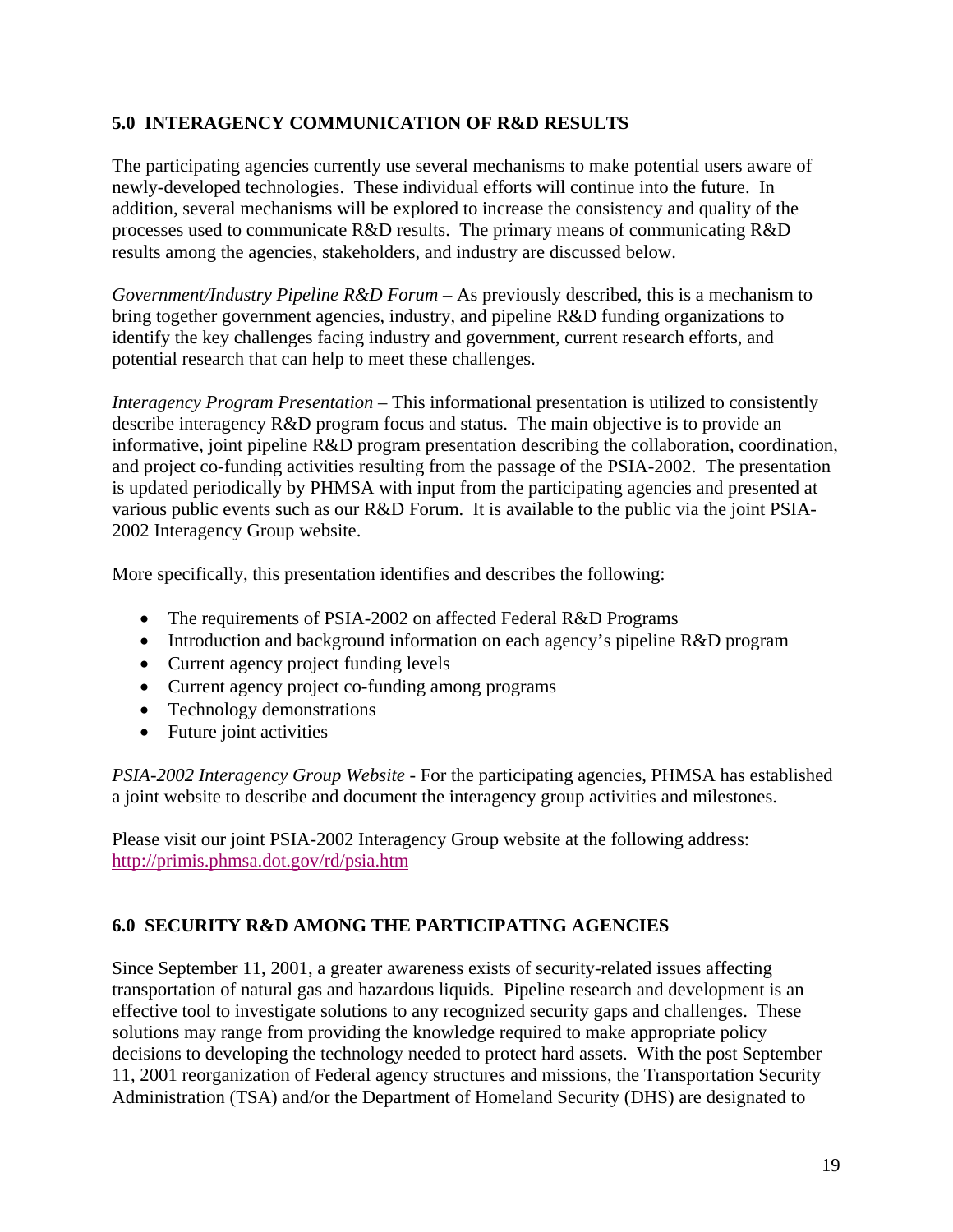address overall security research and specifically, pipeline security research. The participating agencies have addressed some technical topics involving technologies for encroachment monitoring and third party damage prevention relate to pipeline security.

# **7. 0 COLLABORATIVE RESEARCH**

The participating agencies' strongest success to date is collaboration on merit review panels during research solicitations. Representation on each other's research solicitation is reducing duplication and recommending the best researchers for project awards.

For FY 2006, the participating agencies identified many opportunities for leveraging resources without duplicating efforts. The intent of this section is to categorize and quantify interagency co-funded research. Table A.1 itemizes all new awards for FY 2006 where some are co-funded between the participating agencies.

1. *DOT & DOI Research Project Co-Funding* – FY 2006 marked the seventh consecutive year DOT and DOI reviewed offshore pipeline research proposals and coordinated offshore activities. On some offshore pipelines, DOT and DOI have mutual jurisdiction. The FY 2006 marked new research awards by DOI but no new co-funding by DOT. Continued coordination and cofunding creates greater awareness in the offshore pipeline industry of regulatory intent. This joint focus is addressing our energy needs while promoting safety and environmental protection.

2. *DOT & DOC Research Project Co-Funding –* In FY 2006, DOT expanded a program of research and standardization activities with NIST focusing on pipeline materials, inspection processes, and measures of materials performance and reliability. This program directly supports DOT efforts to maintain and ensure the integrity of natural gas and hazardous liquid pipelines.

This program is expected to improve prediction of corrosion rates in steel pipelines leading to strengthened related consensus standards and making possible lengthened assessment intervals. In addition, materials testing directly supporting a strain based design standard are under way and vital for using high strength steels (as proposed for the Alaskan Natural Gas Pipeline).

3. *DOT & DOE Research Project Co-Funding –* In addition to co-funding technology demonstrations and collaborating on other events, DOT and DOE have coordinated hand-offs of R&D project responsibility, but have not co-funded research projects. The DOE program has addressed proof of concept research being long-term in nature. The DOT program awards research which is passed proof of concept, short-term in duration and near commercialization.

Changes in appropriations for the DOE Infrastructure Program led to transfer of responsibility for future collaborative research. The participating agencies continue discussing ways to address future research project hand-offs. Three project hand-offs were reported in the FY 2004 report but none occurred during the FY 2006 reporting period. This was the result of the DOE program's cessation of new research starts in FY 2006.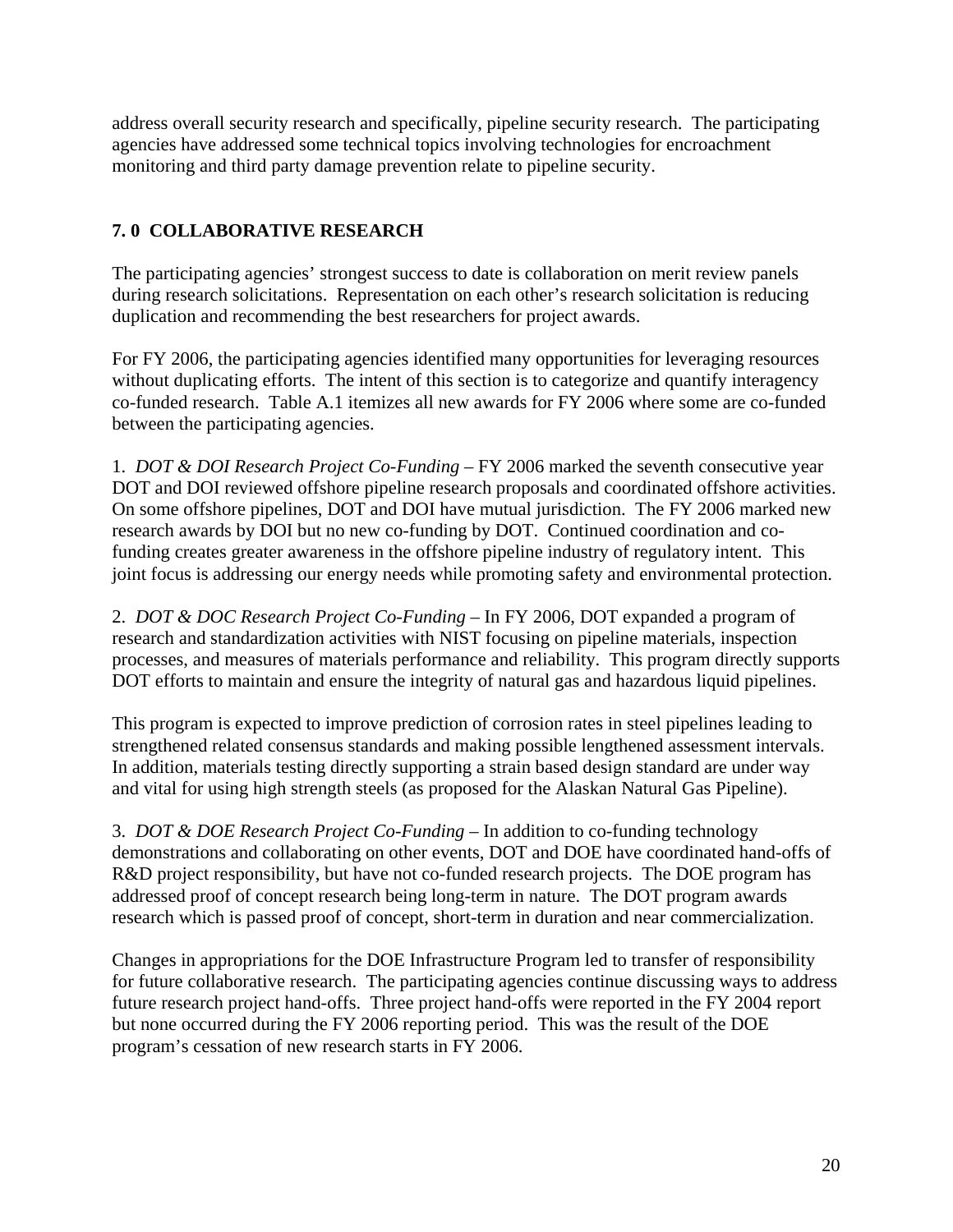# **Appendices**

# **A.1. Current R&D Activities**

As evidence of the focus of recently funded R&D activities, the matrix below (Table A.1) shows new project starts categorized by the areas on which these activities are focused for FY 2006. The matrix also displays the amount of funding from the government (Agency Funding) along with the funding levels of the projects provided by industry (Co-Funding).

Specific project information can be found at the following R&D Program websites:

# **Department of Transportation**

http://primis.phmsa.dot.gov/rd/

#### **Department of Energy**

http://www.netl.doe.gov/scngo/

#### **Department of Commerce**

http://www.metallurgy.nist.gov http://www.boulder.nist.gov/div853/

# **Department of the Interior**

http://www.mms.gov/tarprojectcategories/pipeline.htm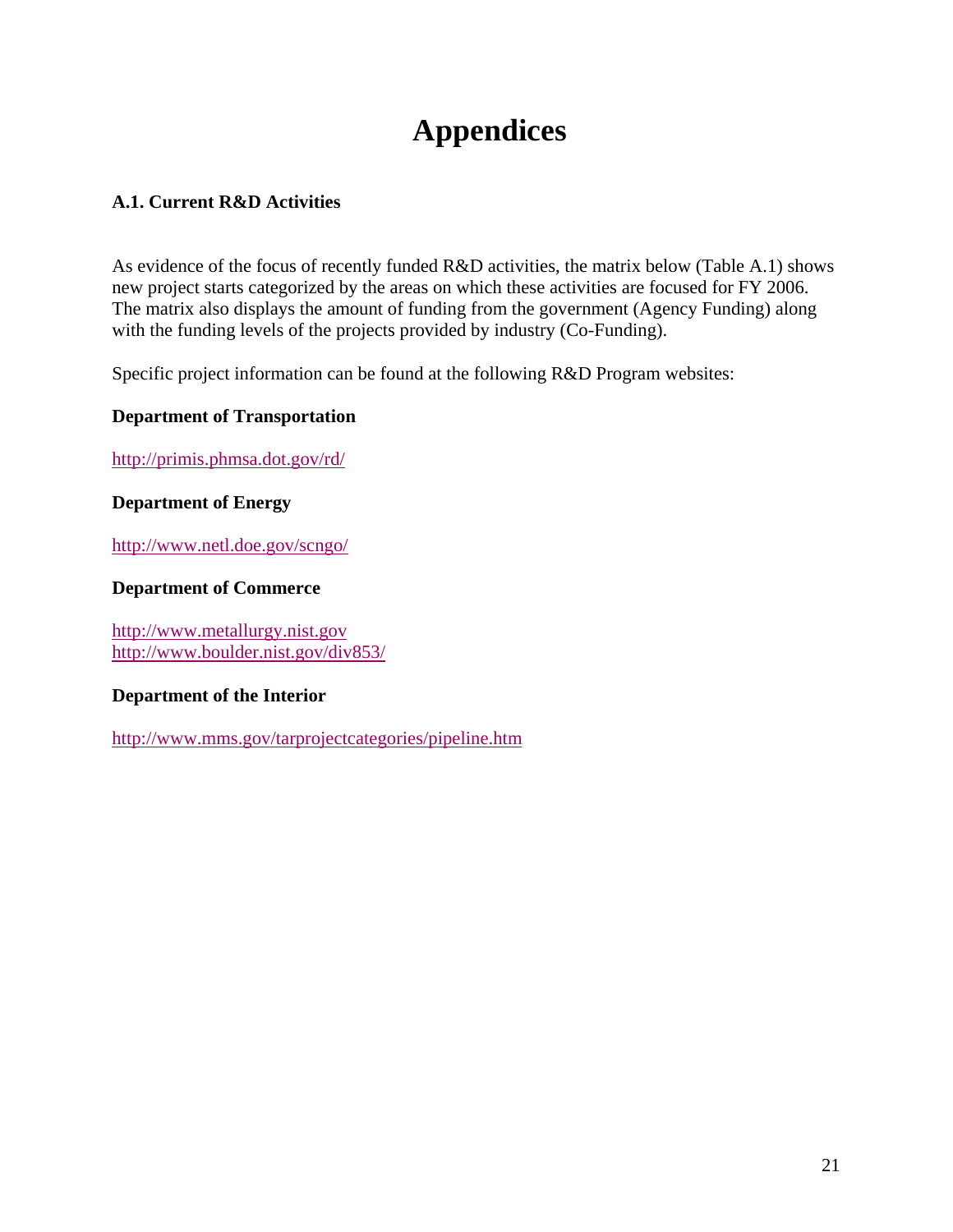| <b>R&amp;D</b> Topic (Department)                                              | <b>Number of</b>    | Funding (\$) | $Co-Funding (§)$      |  |
|--------------------------------------------------------------------------------|---------------------|--------------|-----------------------|--|
|                                                                                | <b>New Projects</b> |              | (industry cost share) |  |
| Reducing Corrosion (DOT)                                                       |                     | \$2,605,452  | \$3,019,287           |  |
| Damage Prevention (DOT)                                                        | 2                   | \$731,989    | \$732,215             |  |
| Improved In-Line Inspection (DOT)                                              | 2                   | \$758,109    | \$3,329,958           |  |
| Improved Plastic Joint Inspection (DOT)                                        | 2                   | \$883,881    | \$1,04,3000           |  |
| Coating Integrity (DOT)                                                        | 3                   | \$406,042    | \$1,015,871           |  |
| Coating Defect Detection (DOT)                                                 | 3                   | \$697,511    | \$817,537             |  |
| <b>Improved Pipeline Materials (DOT)</b>                                       |                     | \$500,000    | \$0                   |  |
| Improved Pipeline Design (DOT)                                                 | 3                   | \$1,106,615  | \$1,588,366           |  |
| <b>Improved Integrity Management (DOI)</b>                                     | 3                   | \$324,663    | \$244,498             |  |
| Hurricane & Geo-hazard Assessment (DOI)                                        | $\overline{2}$      | \$235,235    | \$35,000              |  |
| <b>Improved Materials (DOI)</b>                                                |                     | \$162,964    | \$247,964             |  |
| <b>Improved Design Solutions (DOI)</b>                                         | 3                   | \$330,000    | \$1,150,000           |  |
| <b>Totals:</b>                                                                 | 34                  | \$8,742,461  | \$12,180,696          |  |
| Table only illustrates new project awards for Fiscal 2006.                     |                     |              |                       |  |
| Table does not indicate if future funding for these projects will be proposed. |                     |              |                       |  |

# **Table A.1. Matrix of New Project Awards for FY 20061,2,3,4,5,6**

<sup>3.</sup> Co-Funding was not required on some awards.<br>
<sup>4.</sup> DOE & DOC had no new starts in Fiscal 2006.<br>
<sup>5.</sup> The number of new projects co-funded by DOI & DOT is not duplicated in the totals.

 $6.$  Table includes DOI pipeline safety research, however it does not include \$3,990,000 in DOI funding for oil-spill response and recovery (for all sources including pipelines) research.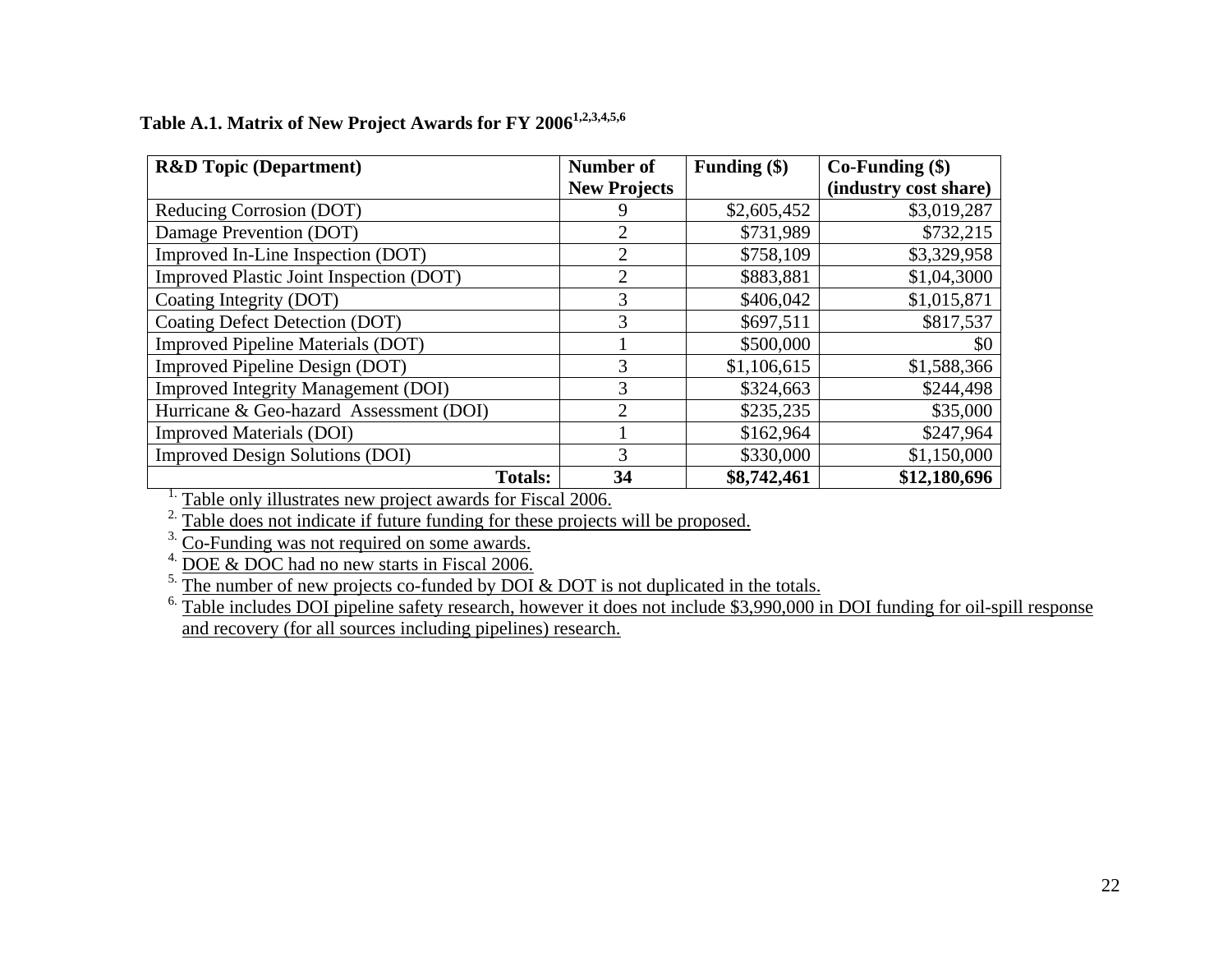# **A.2. PHMSA Pipeline Safety R&D Program Systematic Evaluation Process in Support of Research Performance Measurement**

This high level representation of the PHMSA Pipeline Safety R&D Program systematic evaluation process is addressing activities described in the PHMSA Pipeline Safety R&D Program Performance Plan. Each step of this systematic process ensures that project outcomes will be of high quality, relevant to the mission of PHMSA and applied to the appropriate end users. It also provides many of the process measures required for quantitative reporting of the program performance.

Continuously working with stakeholders will undoubtedly lead to additional reportable measures and the processes to drive them. Refining of PHMSA Pipeline Safety R&D Program management and performance reporting will occur over time and improve program and project quality and effectiveness. Additional information about this management process is available upon request.